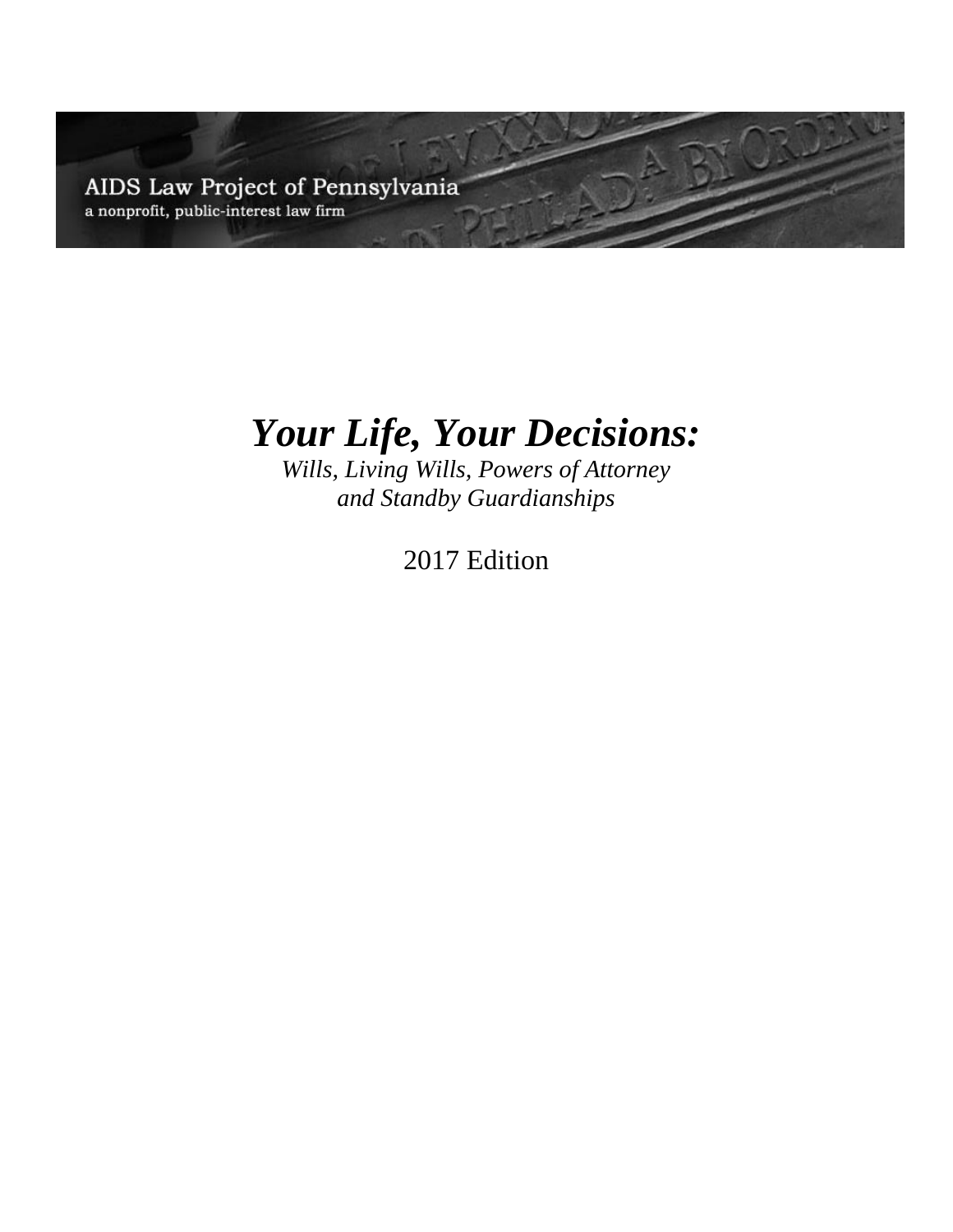This edition of Your Life, Your Decisions was researched and written by AIDS Law Project of Pennsylvania attorneys Jacob M. Eden, Yolanda French Lollis and Ronda B. Goldfein. The authors thank Amy Steerman, Esq. for her fine editorial assistance and Rebecca Richman and James Rosica Esq. for their work on the previous editions.

(Dated: April 2017)

**Disclaimer: The material provided in this handout is for general information purposes only and should not be relied upon as legal advice. Legal advice must be tailored to the specific circumstances of each case, and this handout should not be used as a substitute for the advice of a lawyer. The distribution of this handout does not constitute the establishment of an attorney-client relationship. This handout reflects current Pennsylvania law. Applicability of the legal principles discussed on any of these pages may differ substantially in individual situations and/or in different states.**

> AIDS Law Project of Pennsylvania 1211 Chestnut Street, Suite 600 Philadelphia, PA 19107 215-587-9377 www.aidslawpa.org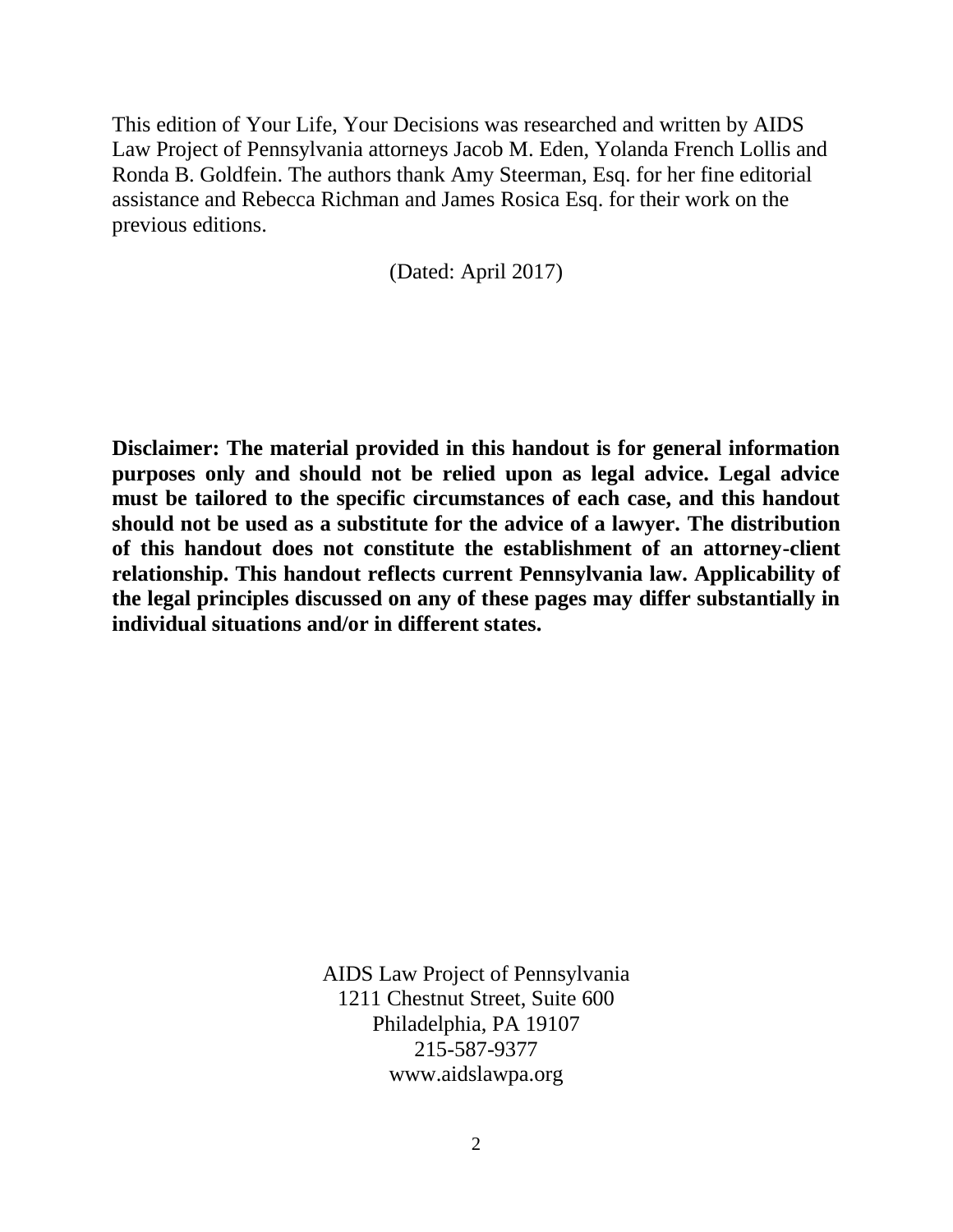# **Part I Wills, Powers of Attorney, and Living Wills**

Wills, living wills and powers of attorney are important legal documents that we all need regardless of our health or wealth. A will allows you to ensure that your possessions will be distributed according to your wishes at the time of your death. A financial power of attorney allows you to name someone to make financial decisions for you. A living will and medical power of attorney allow you to state your wishes regarding the health care you want if you become too sick to speak for yourself.

We know it is hard to think about these things, but many people find they are relieved once they make these decisions. Documenting your wishes in writing is the best way to ensure that they will be understood and respected when the time comes.

The following Q&As should answer many of your questions.

#### **Wills**

#### **Q: Should I have a will?**

A: Yes, especially if you have real estate, bank accounts, or other assets you want distributed to family members or friends. It is also a good idea if you think your family and friends will fight over your property, or if you are afraid your wishes will not be followed.

A will says who gets your assets after you die. Without a will, state law decides which relative gets your property. In Pennsylvania, an unmarried partner is not legally entitled to get anything of yours after you die, unless the person is named in your will. If you have no relatives and no will, your property may go to the government.

You can also name somebody in your will to take care of your minor children (those under the age of 18) after you die. The person you name will not have the legal authority to raise your children unless a court approves of that person after you die. Other legal options, such as standby guardianship, should also be considered. [Note: Standby guardianship is discussed in Part II.]

#### **Q: Should I have a will even if I don't own much property?**

A: It is up to you. If you want to be sure of who gets your property (that is, everything you own), you probably should have a will. This is true even if your property has little monetary value. A will also helps your friends and family know what you want done with all your things.

#### **Q: Do I need a lawyer to write my will?**

A: Not in Pennsylvania. You can even handwrite your own will if you're of sound mind and 18 or older. If you handwrite your own will, you should: (1) name an executor, (2) name which persons or organizations you want to get your property, (3) sign it at the very end, and (4) although not necessary, it's best to have the will notarized and witnessed by two people over 18.

Nevertheless, the best way to ensure your wishes are fulfilled is to seek a lawyer's help.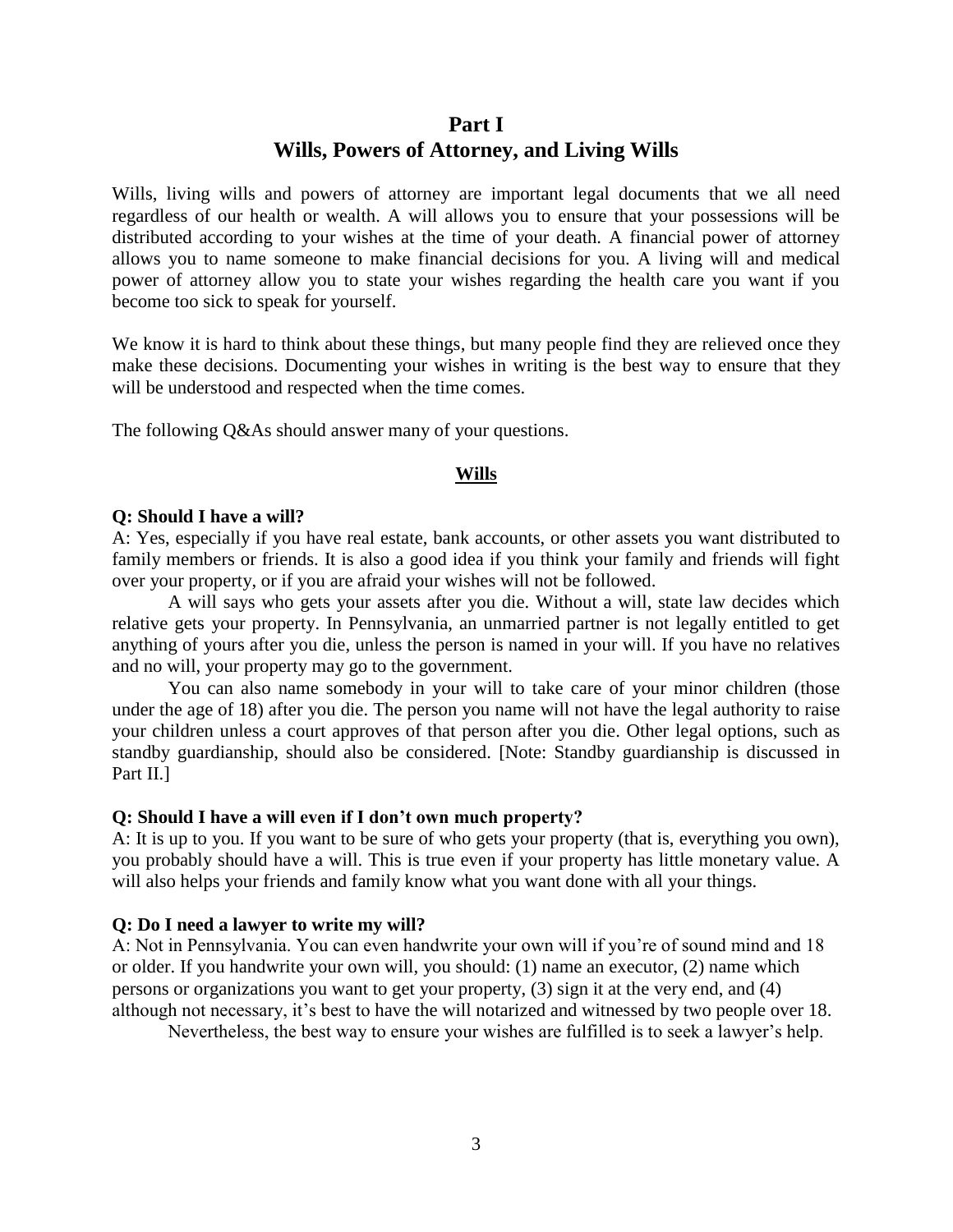#### **Q: What is an executor?**

A: An executor is the person who follows the instructions in your will. An executor gives your property to the people you name and sees that your debts are paid. That person also can be named in the will to receive your money or other property or belongings.

#### **Q: What sorts of things do I need to decide when I make my will?**

A: Simply put, you must decide who gets what. You can leave all of your belongings to one person, an organization, or you can divvy it up among many. Someone does not have to be related to you to be named in your will. If you are married when you die, however, your legal spouse may have an automatic right to a portion of your property, even if you don't name him or her.

#### **Q: Should I name a person to get my life insurance money?**

A: If you have a life insurance policy, the money goes directly to the person you named, known as your "beneficiary." If no one is named in your policy, and it becomes part of your estate, the money may be subject to taxes and claims by creditors. Check your paperwork and make sure you have named a beneficiary. If you can't find your policy, call your insurance agent or the insurance company.

#### **Q: What if my name has been changed formally or informally?**

A: Precision and accuracy are valuable in legal documents. At minimum, both your preferred name and legal name should be used if you have not legally changed your name. If you have changed your name, you may want to use your legal name and former name.

#### **Q: Can I change my will?**

A: Yes, but you have to do it in a specific way. It is best to consult a lawyer, but if you have to change the will yourself, you should either write a new will or write a "codicil." A codicil is just a writing saying which parts of the will you want to change. It should be signed and dated in front of two witnesses.

#### **Q: Can I cancel or revoke my will?**

A: Yes, you can cancel, or "revoke" a will, but you must do it in a specific way. It is best to consult a lawyer for help with this. If you cancel the will yourself, you must do so in one of the following ways: (1) Draft a new will stating that all previous wills are revoked; (2) Write down that you revoke your will, then sign and date the writing (preferably in front of 2 witnesses); (3) Destroy the original and all copies with the intent to cancel the will.

#### **Durable Financial Power of Attorney**

#### **Q: What is a durable financial power of attorney?**

A: A durable financial power of attorney is a document that gives a person you choose power over your financial affairs, such as paying bills, signing checks, spending money and doing your banking for you. This granting of power is "durable," meaning it lasts even if you become unable to make decisions.

If you have a bank account, check with your bank to see if it has a special power of attorney form. If you fill out the bank's form, it will make it much easier for the person you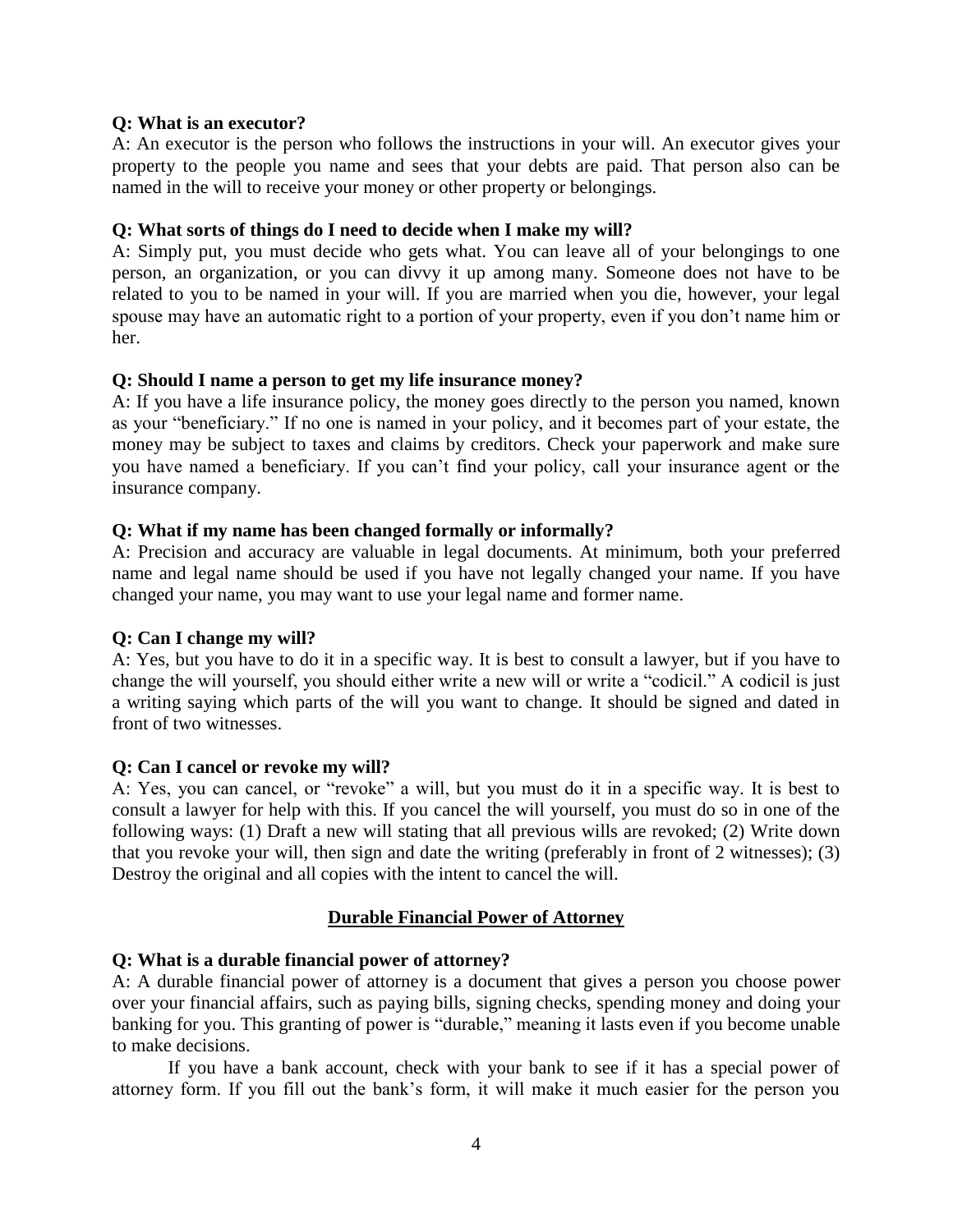name as power of attorney to access your bank account.

You may name any adult as your financial power of attorney, also known as your agent. The agent does not have to be related to you. Just make sure you fully trust the person you name.

This is different from a health care power of attorney, which allows someone else to make health care decisions for you. [This is explained below.]

#### **Q: When does the financial power of attorney take effect?**

A: The person you name in the power of attorney is called your agent. The agent cannot start acting on your behalf until he or she signs the acknowledgment at the end of the power of attorney. Until the agent signs, the power of attorney is not in effect, even though you already signed it and it is notarized and witnessed.

#### **Q: If I have a power of attorney, do I still need a will?**

A: Yes. A power of attorney is different from a will. The person you name in the power of attorney can act for you only while you are alive. If you want someone to act for you after you die, you must name an executor in your will.

#### **Advance Health Care Directive: the Living Will and the Durable Health Care Power of Attorney**

#### **Q: What is an advance health care directive?**

A: An advance health care directive is a legal document stating your wishes for medical treatment. The document allows you to choose the kinds of medical care you want – or do not want – if you cannot speak for yourself. You can also choose someone who will speak for you if you are unable to do so.

For the directive to be valid, you must be of sound mind, age 18 or older, and sign and date the written directive. Two people age 18 or older must witness your signature.

When presented with an advance health care directive, health care providers are required to place a copy of it in your medical record.

There are two types of advance health care directives: living wills and health care powers of attorney.

#### **Q: What happens if I don't have an advance health care directive?**

A: If you don't have a living will or a health care power of attorney, you can appoint someone to make medical decisions for you by writing or personally telling your doctor. That person is called a "health care representative." This process is less formal than the appointment of a health care agent in an advance health care directive.

If you do not name anyone specifically as health care representative, the law states who will be your health care representative and who will be allowed to make medical decisions for you. The law generally gives priority in the following order:

(i) a legal spouse, unless an action for divorce is pending, and your adult children who are not the children of your spouse;

(ii) an adult child;

(iii) a parent;

(iv) an adult brother or sister;

(v) an adult grandchild;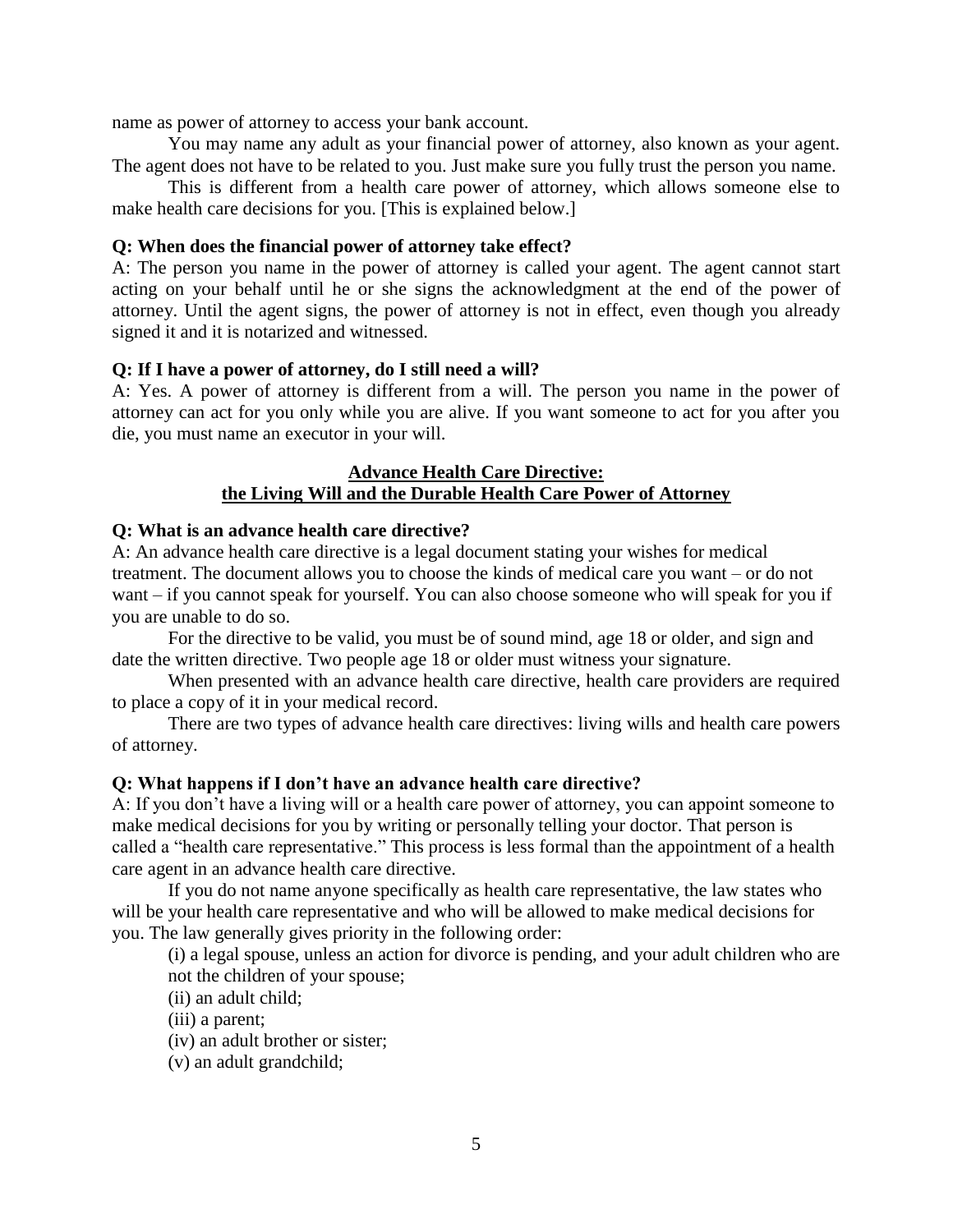(vi) a close friend, meaning an adult who knows your preferences and values, including your religious and moral beliefs to assess how you would make health care decisions for yourself.

#### **Living Will**

#### **Q: What is a living will?**

A: In a living will, you state your wishes about artificial life-support and other end-of-life care. Your instructions in a living will take effect only if you become incompetent and you have an "end-stage medical condition" or are permanently unconscious.

You may choose someone to make decisions for you; that person is your "health care representative." You may also name alternates if the first person can't be reached or no longer will act for you.

#### **Q: Can I cancel my living will?**

A: Yes, you can cancel, or "revoke," a living will at any time and in any manner. All you have to do is tell your doctor or another health care provider that you are revoking your living will. You can also have someone else tell them if they witnessed firsthand what you said.

#### **Q: What does incompetent mean?**

A: Under the law, incompetent means unable to understand or make informed decisions about your care.

#### **Q: What does "end-stage medical condition" mean?**

A: An end-stage medical condition is "an incurable and irreversible medical condition in an advanced state caused by injury, disease or physical illness that will result in death despite the introduction or continuation of medical treatment."

In other words, your illness cannot be reversed and you will die of the condition despite treatment. Under the law a doctor does not need to get a second opinion to diagnose you with an end-stage medical condition.

#### **Durable Health Care Power of Attorney**

#### **Q: What is a health care power of attorney?**

A: In a health care power of attorney, you name a family member or other trusted person to make medical decisions for you. This person is known as your "health care agent."

#### **Q: Can I "revoke" my health care power of attorney?**

A: Yes. You must do it in writing or personally tell your doctor, other health care provider, or your health care agent.

#### **Q: What's the difference between a living will and a health care power of attorney?**

A: The living will is limited to end-of-life decision-making; the health care power of attorney is not. Also, the living will becomes effective when there is a "triggering event" that is an end-stage medical condition; a health care power of attorney, however, is effective as soon as it's signed.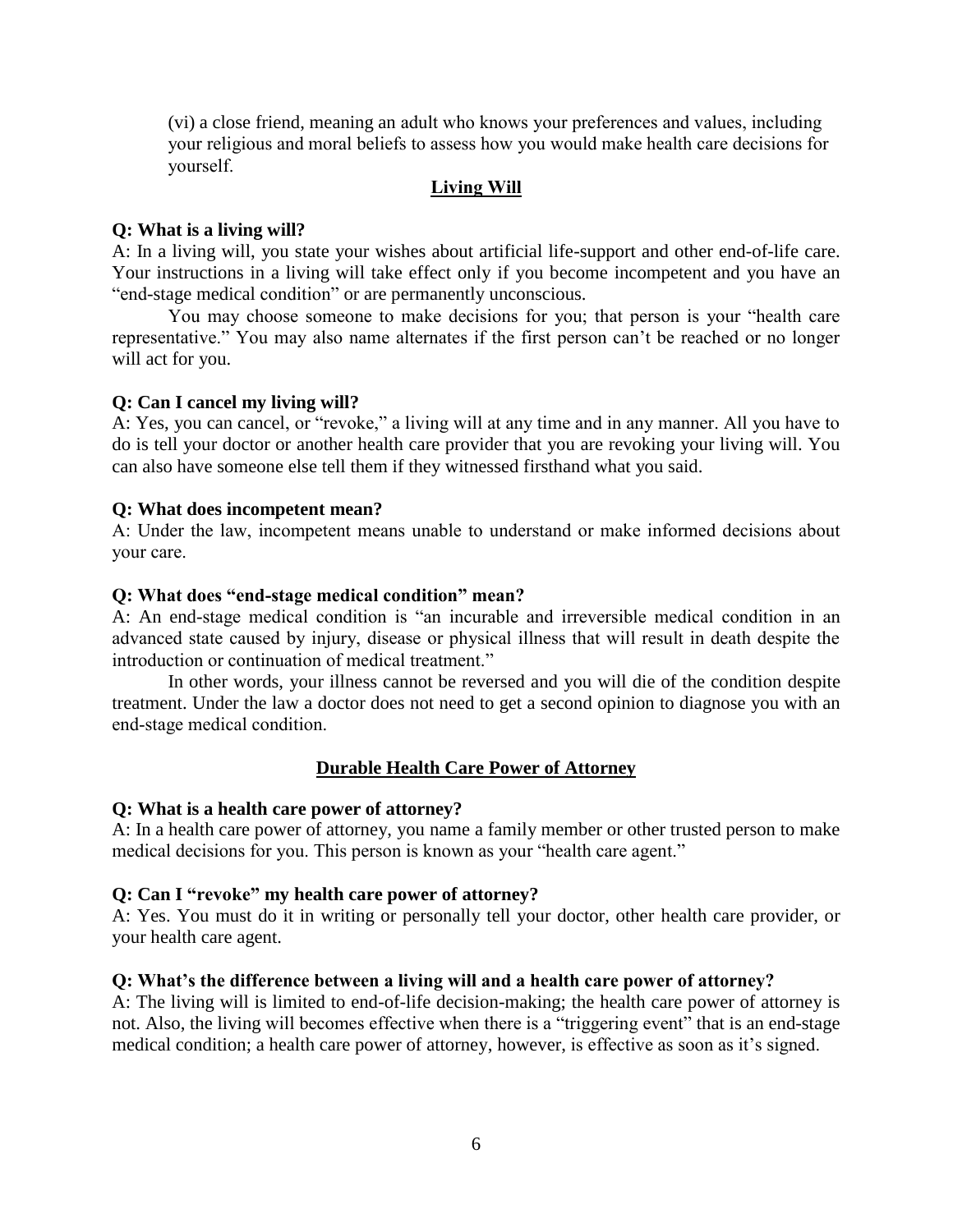# **Part II. Standby Guardianship**

The Pennsylvania Standby Guardianship Law allows terminally ill parents of children under 18 to plan for their children's futures. *The term parent here includes biological parents, adoptive parents, custodial grandparents, or anyone else with legal custody of children.* Standby guardianship allows the naming of a guardian to take custody of a child or children when a parent becomes ill or dies.

Note: Standby guardianship is intended for making arrangements in the event of illness or death. If you need other custody or family recognition legal services, talk to a family law lawyer.

#### **Q: I am too sick to care for my children right now. I would like them to live with a friend or a relative. Can I do this?**

A: If you think that you will get better soon, you can simply arrange with the friend or relative to take care of the children without having to go to court. This person may be able to get cash assistance from the government while he or she is taking care of your children.

You can name the friend or relative as the children's standby guardian. You do this by signing papers designating the standby guardian to have guardianship over your children, but by doing so, you *do not lose any parental rights* to your children. You will have *shared custody* of your children with the standby guardian.

Note, however, *standby guardianship is intended for people who are the sole parent of a minor child.* You can name a standby guardian if you are your child's only parent, if your child's other parent is deceased; if his/her parental rights have been terminated; if her/his whereabouts are unknown; or he/she is unwilling or unable to carry out day-to-day childcare decisions concerning the child or if he or she consents.

The law requires that the standby guardian provide you with frequent and continuing contact with the children and involve you in decision making for the children to the greatest extent possible. If you later change your mind, you can cancel the standby guardianship by doing so in writing.

The standby guardianship becomes effective upon a future "triggering event" that you specify – for example, the triggering event could be your admission to the hospital for inpatient treatment, or a period of disability when you cannot care for your children. If you are discharged from the hospital or recover, the standby guardianship ends. Within 60 days of the triggering event, the standby guardian must file with the court for approval to continue as the standby guardian.

#### **Q: I am worried about what will happen to my children, so I have arranged with my sister to take care of them if I die. Do I need to sign some sort of legal paper to arrange this?**

A: You can name your sister as standby guardian, and specify your death as a triggering event for the guardianship. If that happens, your sister would then have physical and legal custody of your children. She would need to go to the court within 60 days to get approval of the court to continue as the children's guardian.

Also, you can name different standby guardians for different triggering events. For example, you could name a family friend as standby guardian if you're hospitalized, but you could name your sister as standby guardian if you die.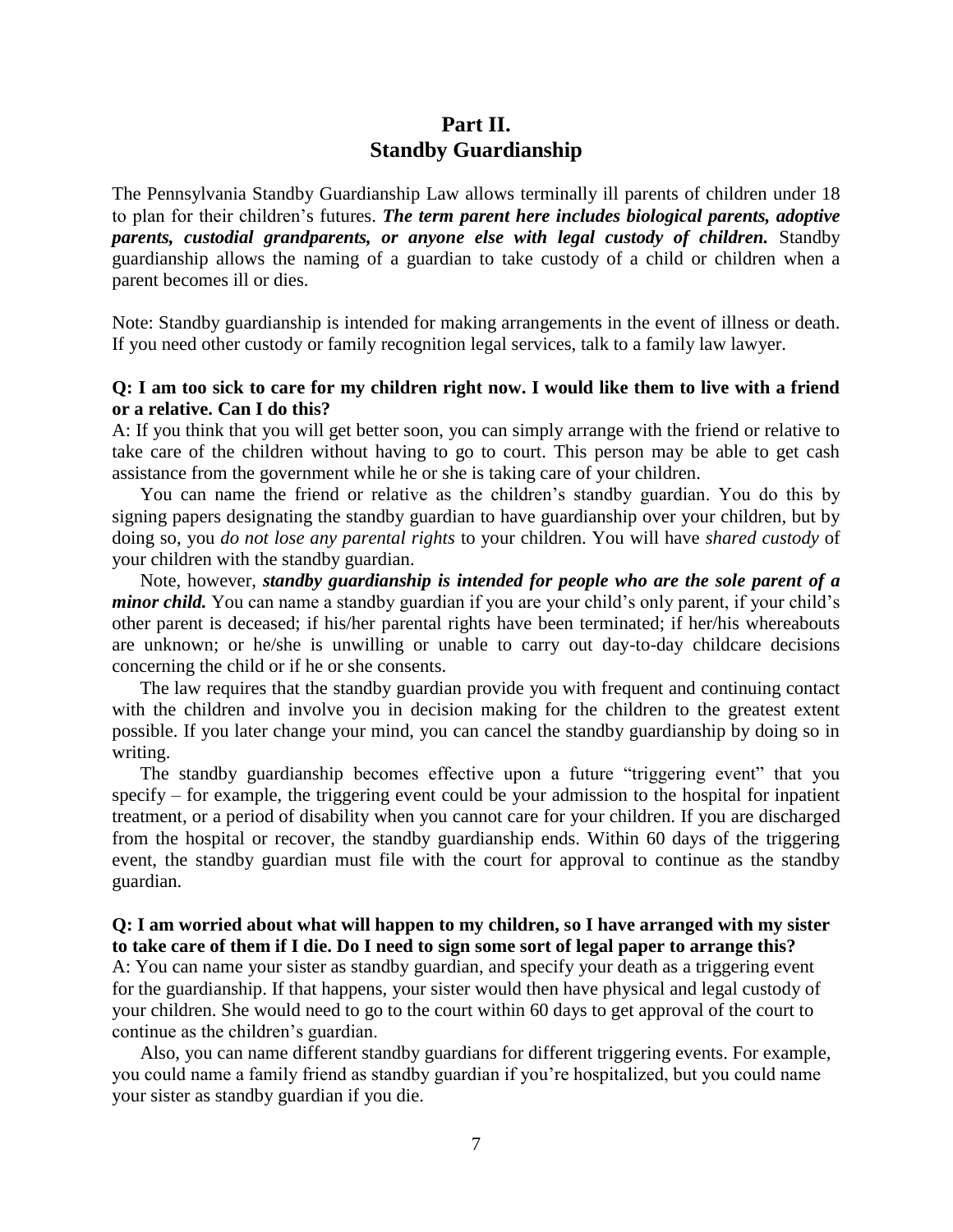#### **Q: Can I name someone in my will to take care of my children after I die?**

A: Yes, you may name someone in your will. You can also name a standby guardian for your children in the event of your death. Either way, the person you name will not have legal authority to raise your children unless a court approves that person.

The standby guardian will have immediate physical and legal custody before court approval, but the guardian will have to go to court within 60 days to get approval to continue in that role.

Your standby guardian will need additional legal help to enforce your wishes, although courts favor the named standby guardian, particularly in situations where the sole surviving parent names the standby guardian or the other parent's parental rights have been terminated.

NOTES:

The following pages are templates only and should be modified as necessary to reflect specific situations.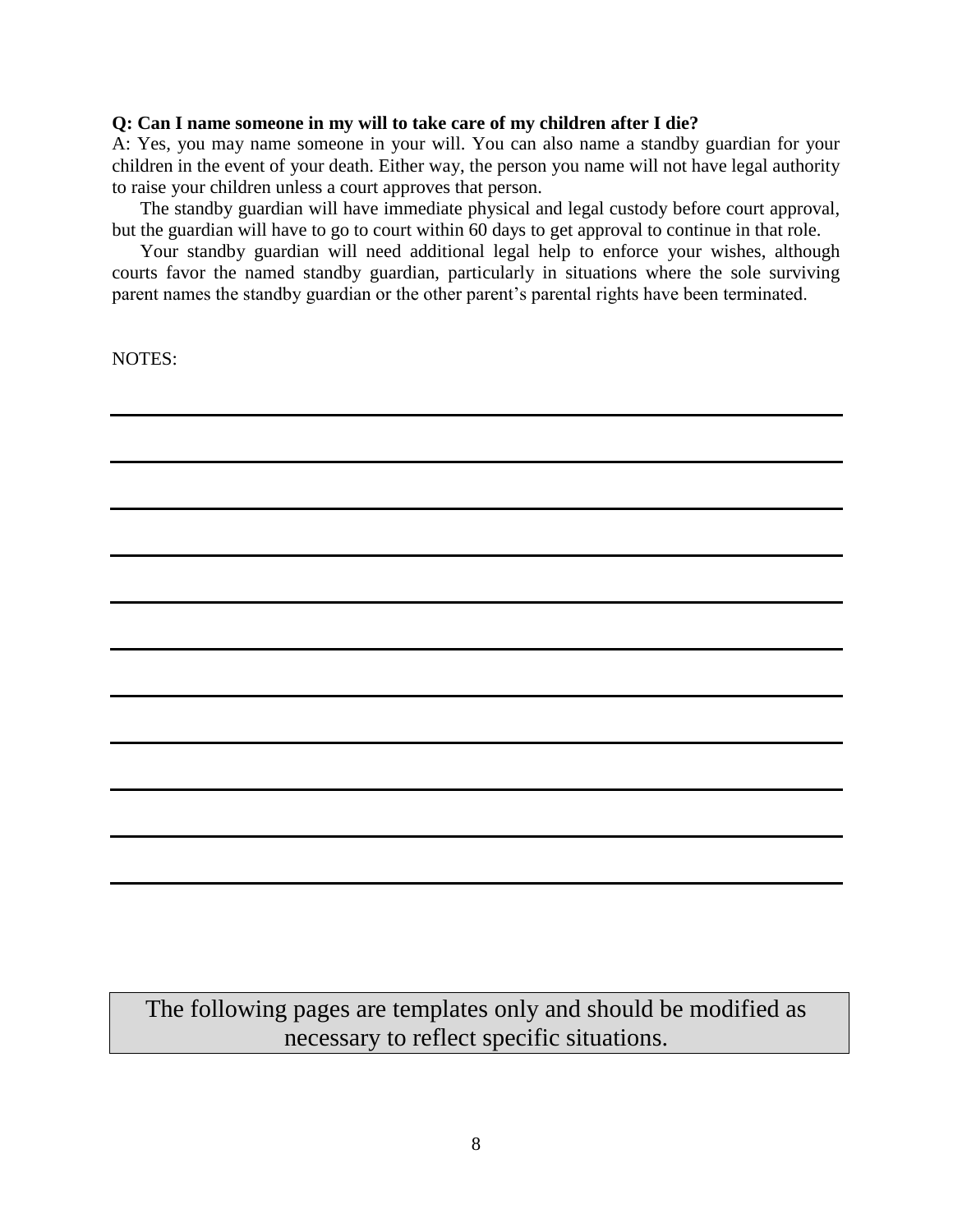# **Last Will and Testament of**

\_\_\_\_\_\_\_\_\_\_\_\_\_\_\_\_\_\_\_\_\_\_\_\_\_\_\_\_\_\_\_\_\_\_\_

I, \_\_\_\_\_\_\_\_\_\_\_\_\_\_\_\_\_\_\_\_, of \_\_\_\_\_\_\_\_\_\_\_\_\_\_\_\_, Pennsylvania, being of sound and disposing mind, memory and understanding, do hereby make, publish and declare the following for my last Will and Testament, hereby revoking and making void all Wills by me at any time heretofore made.

- **FIRST:** I direct that all estate, legacy, inheritance, succession, transfer, and other death taxes, and all interest and penalties with respect to those taxes, payable to any federal, state or foreign taxing authority, and imposed by reason of my death with respect to property passing under this will shall be paid out my residuary estate, as an expense of administration, without apportionment. All such taxes imposed with respect to property required to be included in my gross estate for purposes of such taxes and passing outside of this will shall be apportioned among the persons and entities benefited in the proportion that the taxable value of the property or interest bears to the total taxable value of the property and interests received by all persons benefited (the values as finally determined in the respective tax proceedings being the values to be used for the apportionment of the respective taxes) and my executor shall seek reimbursement for such taxes from the persons benefited to the fullest extent permitted by any applicable law.
- **SECOND:** If \_\_\_\_\_\_\_\_\_\_\_\_\_\_\_\_\_ survives me by thirty (30) days, I give, devise and bequeath to \_\_\_\_\_\_\_\_\_\_\_\_\_\_\_\_\_\_\_\_ my entire estate, whether real, personal, or mixed of every kind, nature and description whatsoever and wherever situated, including money in checking and savings accounts, and all articles of personal and household use including automobiles which I may now own or hereafter acquire, or have the right to dispose of at the time of my death, as by the power of appointment or otherwise.

**Last Will and Testament**  $\qquad \qquad \qquad$  **Page \_\_\_\_\_\_\_** of \_\_\_\_\_\_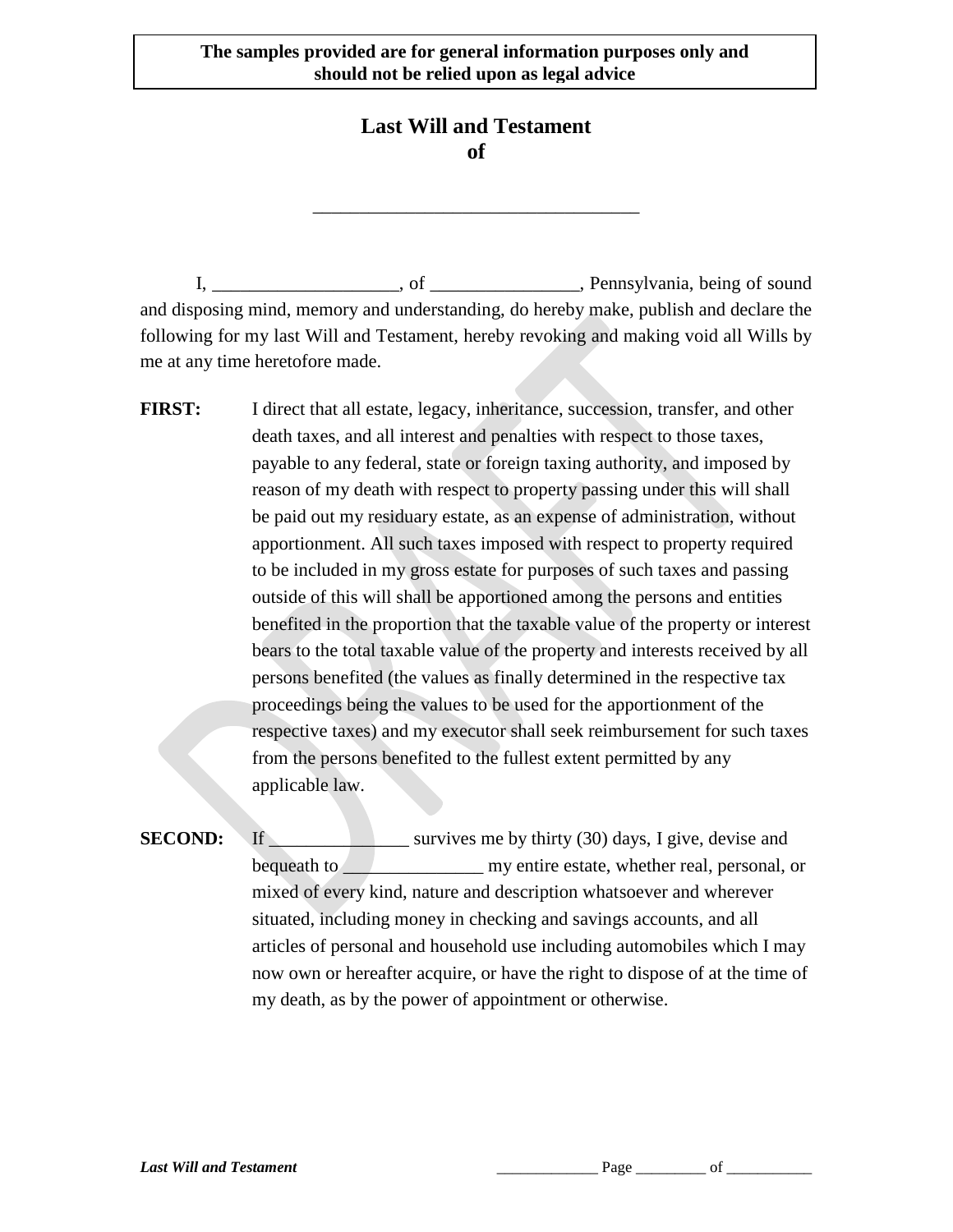**THIRD:** If should predecease me or fail to survive me by thirty (30) days, then his/her gift under Item \_\_\_\_\_\_\_\_\_\_\_\_\_\_\_ above shall fail and I give, devise and bequeath my entire estate to \_\_\_\_\_\_\_\_\_\_\_\_\_, if he/she survives me.

**FOURTH:** I appoint as Executor of my Will. If \_\_\_\_\_\_\_\_\_\_\_\_\_\_\_ shall fail to act or continue to act as such, I appoint in his or her place with the same powers and duties. No bond shall be required.

- **FIFTH:** I direct that be fully and solely in charge of the disposition of my remains pursuant to 20 PA C.S.A. §305. No bond shall be required.
- **SIXTH:** The omission in this my last Will and Testament of any provision for any biological relative or any other person is not due to oversight or neglect, but is based on my considered desire to benefit only the beneficiaries designated herein.
- **SEVENTH:** In addition to powers granted by law, my Executor shall have the following powers, exercisable at his or her discretion from time to time, without court approval, with respect to both principal and income, and such powers shall continue until distribution is actually made under the terms hereof:

A. Sale and Lease - To sell at public or private sale, to exchange, to lease for any period of time, and to give options for the sale or lease of, any real or personal property.

B. Borrowing - To borrow or to lend money, to mortgage or to pledge any real or personal property.

C. Distribution - To make distributions, either in cash or in kind, or partly in either, and to make non pro rata distributions.

D. Advisors - To appoint, retain, remove and change investment and accounting advisors.

E. Disclaimer - To disclaim, in whole or in part, any interest which would otherwise have passed, by whatever means, to me.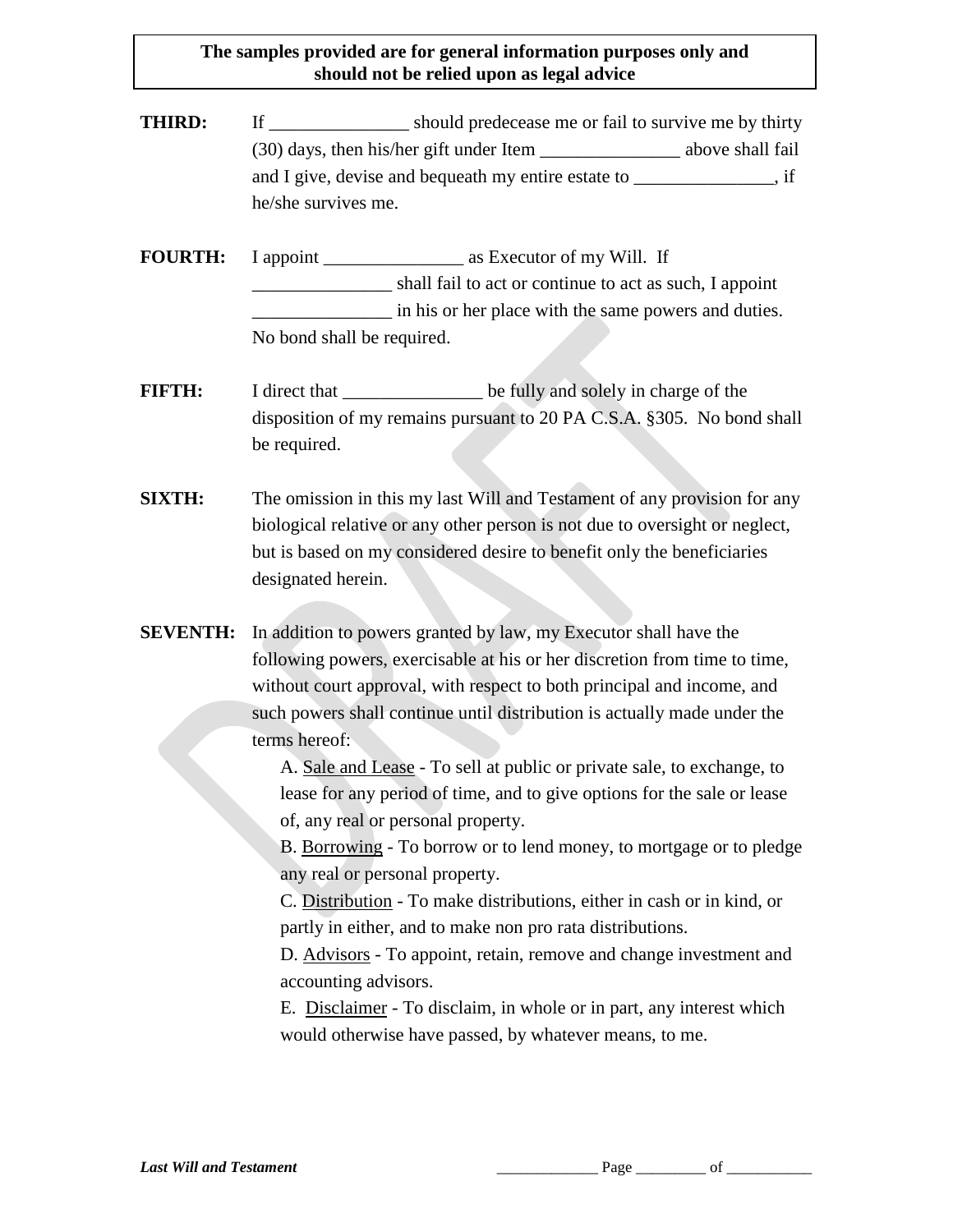**EIGTH:** No interest in income or principal while undistributed and in the possession of my Executor or Executrix hereunder shall be assignable by any beneficiary or available to anyone having a claim against a beneficiary.

I herewith affix my signature to this Will consisting of \_\_\_ pages on this the \_\_\_\_\_ day of \_\_\_\_\_\_\_\_\_\_\_\_\_\_\_, 20\_\_ at \_\_\_\_\_\_\_\_\_\_\_\_\_\_\_, Pennsylvania, in the presence of the following witnesses, who witnessed and subscribed this Will at my request and in my presence.

#### **TESTATOR**

#### **ATTESTATION CLAUSE**

 $\mathcal{L}=\mathcal{L}=\mathcal{L}=\mathcal{L}=\mathcal{L}=\mathcal{L}=\mathcal{L}=\mathcal{L}=\mathcal{L}=\mathcal{L}=\mathcal{L}=\mathcal{L}=\mathcal{L}=\mathcal{L}=\mathcal{L}=\mathcal{L}=\mathcal{L}=\mathcal{L}=\mathcal{L}=\mathcal{L}=\mathcal{L}=\mathcal{L}=\mathcal{L}=\mathcal{L}=\mathcal{L}=\mathcal{L}=\mathcal{L}=\mathcal{L}=\mathcal{L}=\mathcal{L}=\mathcal{L}=\mathcal{L}=\mathcal{L}=\mathcal{L}=\mathcal{L}=\mathcal{L}=\mathcal{$ 

On the date above written, well known to us declared to us and in our presence that this instrument consisting of 4 pages, is his last Will and Testament, and at \_\_\_\_\_\_\_\_\_\_\_\_\_\_\_'s request we now sign this Will as witnesses in each other's presence. Further that \_\_\_\_\_\_\_\_\_\_\_\_\_\_\_ appeared to us to be of sound mind and lawful age and under no undue influence.

| <b>Witness Signature</b>        | <b>Witness Signature</b>        |
|---------------------------------|---------------------------------|
| <b>Printed Name</b>             | <b>Printed Name</b>             |
| <b>Number and Street</b>        | <b>Number and Street</b>        |
| <b>City, State and Zip Code</b> | <b>City, State and Zip Code</b> |

*Last Will and Testament*  $\qquad \qquad \qquad$  **Page \_\_\_\_\_\_\_\_\_\_\_\_\_\_ of \_\_\_\_\_\_\_\_\_**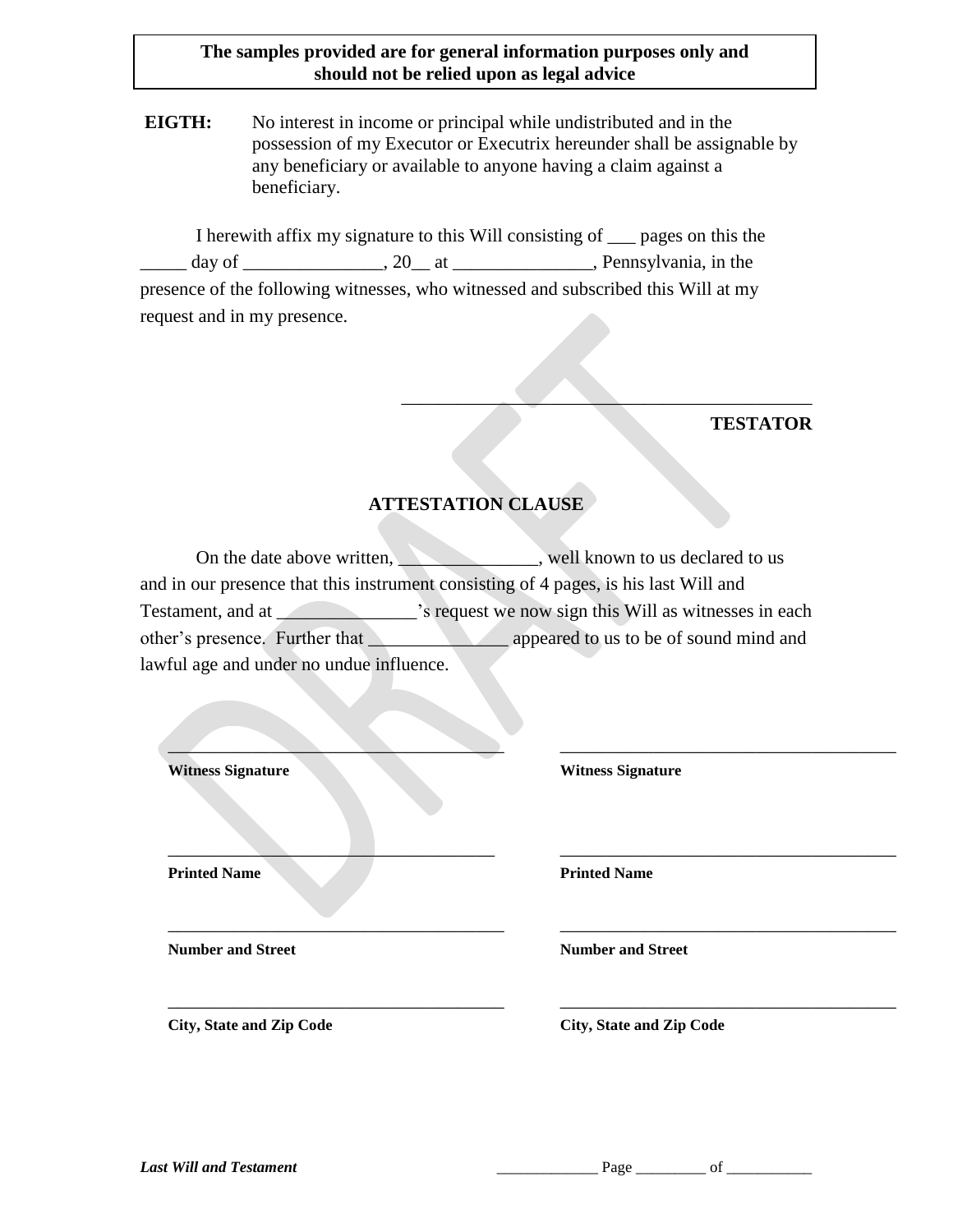STATE OF PENNSYLVANIA : COUNTY OF \_\_\_\_\_\_\_\_\_\_\_\_\_\_\_ :

We, \_\_\_\_\_\_\_\_\_\_\_\_\_, \_\_\_\_\_\_\_\_\_\_, and \_\_\_\_\_\_\_\_\_\_\_\_\_, the Testator and the witnesses, respectively, whose names are signed to the foregoing Will, being first duly sworn, do hereby declare to the undersigned authority that the Testator signed and executed the foregoing instrument as his or her last Will in the presence and hearing of the witnesses and that he or she executed it as his or her free and voluntary act for the purposes therein expressed, and that each of the witnesses, in the presence and hearing of the Testator and each other, signed the Will as witness and that to the best of their knowledge, the Testator was at that time eighteen years of age or older, of sound mind and under no restraint or undue influence.

|                                                                                   | Testator                                                                 |
|-----------------------------------------------------------------------------------|--------------------------------------------------------------------------|
|                                                                                   | Witness                                                                  |
|                                                                                   | Witness                                                                  |
| Subscribed, sworn to and acknowledged before me by _________________________, the |                                                                          |
|                                                                                   |                                                                          |
|                                                                                   | $\frac{1}{2}$ , witnesses, this $\frac{1}{2}$ day of $\frac{1}{2}$ , 20. |
|                                                                                   |                                                                          |
|                                                                                   | <b>Notary Public</b>                                                     |
|                                                                                   | County/State                                                             |

**Prepared by: [Attorney Name] [Attorney Address]**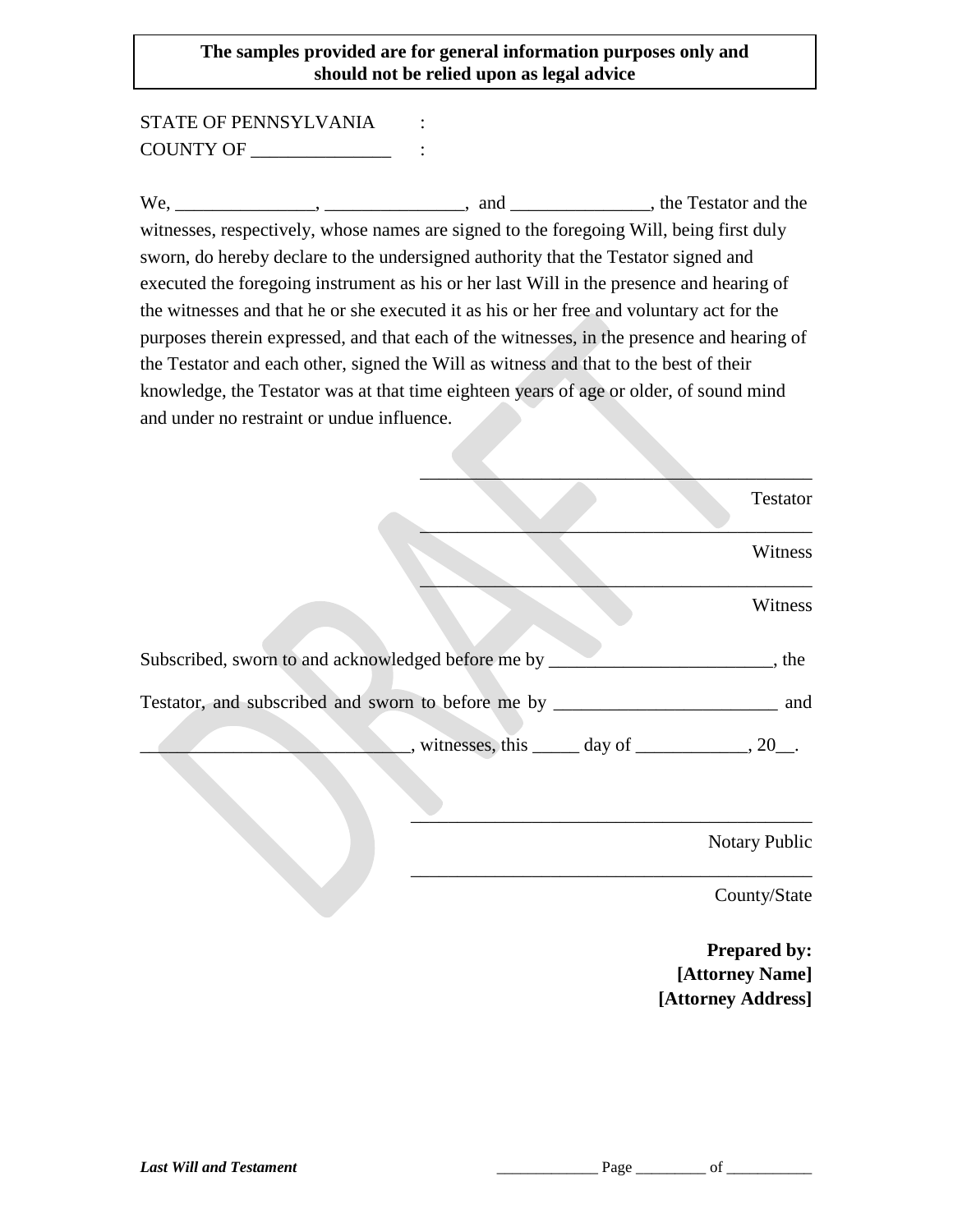Letter of Instruction for Disposition of Remains of

**\_\_\_\_\_\_\_\_\_\_\_\_\_\_\_\_\_\_\_\_\_\_\_\_\_\_**

By this letter, written this \_\_\_\_\_ day of \_\_\_\_\_\_\_\_\_\_\_, 20\_, I \_\_\_\_\_\_\_\_\_\_\_\_\_\_\_ of \_\_\_\_\_\_\_\_\_\_\_\_\_\_\_, Pennsylvania hereby specify the procedures which I want followed for my final services and disposition of my remains pursuant to 20 PA. C.S. §305:

First, I direct that  $\qquad \qquad$  of  $\qquad \qquad$  be fully and solely in charge of the disposition of my remains. No bond shall be required. I also desire that any supplemental arrangements not specified herein should be made by him or her;

#### **And**

**Second**, I direct that \_\_\_\_\_\_\_\_\_\_\_\_\_\_\_ dispose of my remains by making sure that:

 $\mathcal{L} = \{ \mathcal{L} \mid \mathcal{L} \in \mathcal{L} \}$  , where  $\mathcal{L} = \{ \mathcal{L} \mid \mathcal{L} \in \mathcal{L} \}$ Declarant

Date: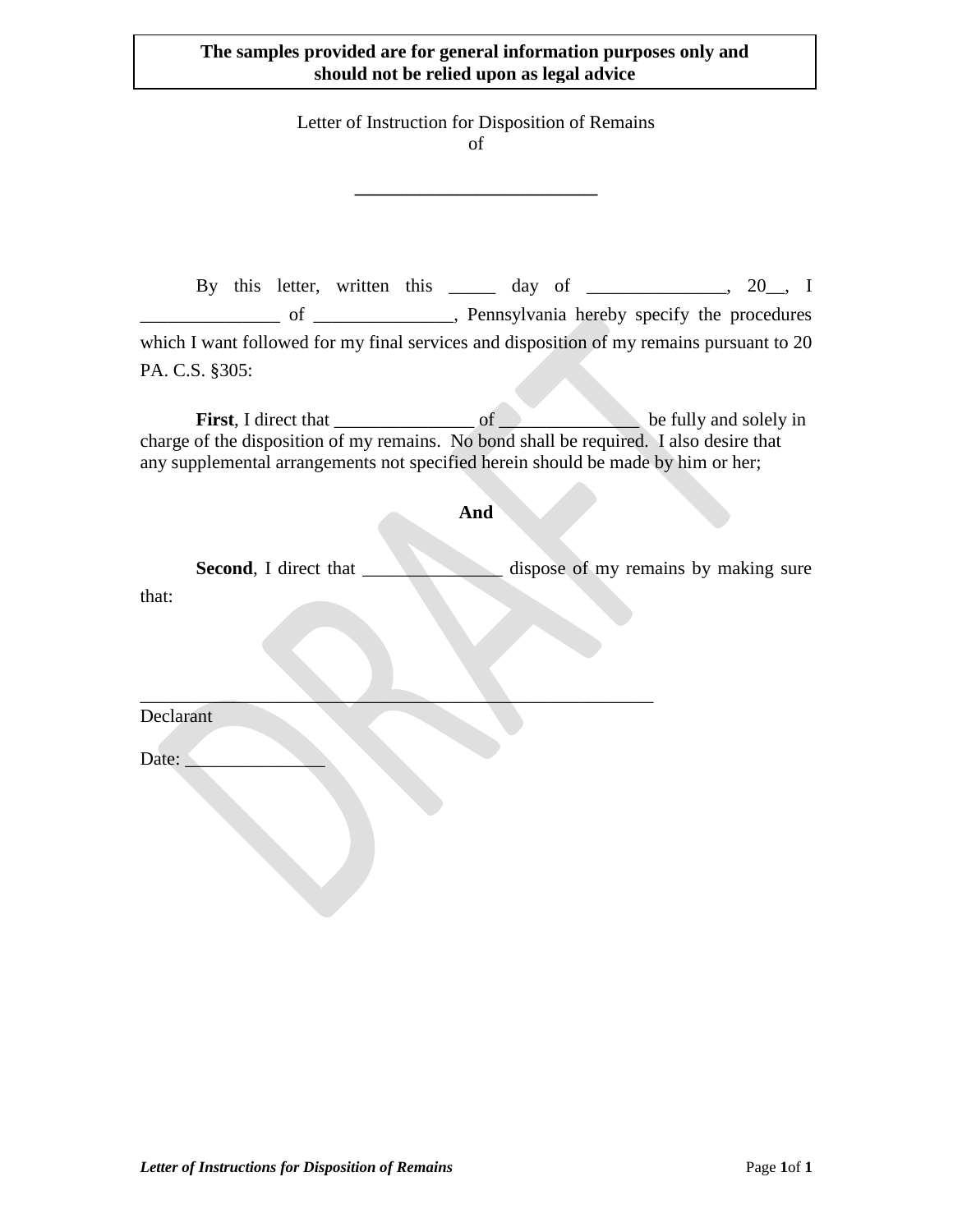### **Living Will**

**of**

**\_\_\_\_\_\_\_\_\_\_\_\_\_\_\_**

In accordance with the Pennsylvania Living Will Act, (20 Pa.C.S. §5441 *et seq.*), I, \_\_\_\_\_\_\_\_\_\_\_\_\_, exercise my right to make my own health care decisions. These instructions are intended to provide clear and convincing evidence of my wishes to be followed when I lack the capacity to understand, make or communicate my treatment decisions.

If at any time I should have an end-stage medical condition which will result in my death despite the introduction or continuation of medical treatment or I am permanently unconscious such as in an irreversible coma or in an irreversible vegetative state and there is no realistic hope of significant recovery, I then direct that life sustaining treatments be administered according to my wishes as follows:

1. I direct that I be given health care treatment to relieve pain or provide comfort even if such treatment might shorten my life, suppress my appetite or my breathing or be habit forming.

2. I  $\Box$  do /  $\Box$  do not want heart-lung resuscitation.

3. I  $\Box$  do /  $\Box$  do not want mechanical ventilator.

4. I  $\Box$  do /  $\Box$  do not want tube feeding or any other artificial or invasive form of nutrition (food) or hydration (water) medically supplied by a tube in my nose stomach, intestines, arteries or veins.

- 5. I  $\Box$  do /  $\Box$  do not want any form of surgery or invasive diagnostic tests.
- 6. I  $\Box$  do  $\Box$  do not want antibiotics.
- 7. I  $\Box$  do /  $\Box$  do not want blood or blood products.
- 8. I  $\Box$  do  $\Box$  do not want kidney dialysis.
- 9. I  $\Box$  do  $\Box$  do not want chemotherapy.
- 10. I  $\Box$  do /  $\Box$  do not want radiation treatment.

**HIPAA Release Authority**. Effective immediately and continuously until my death or revocation by a writing signed by me, I authorize all health care providers or other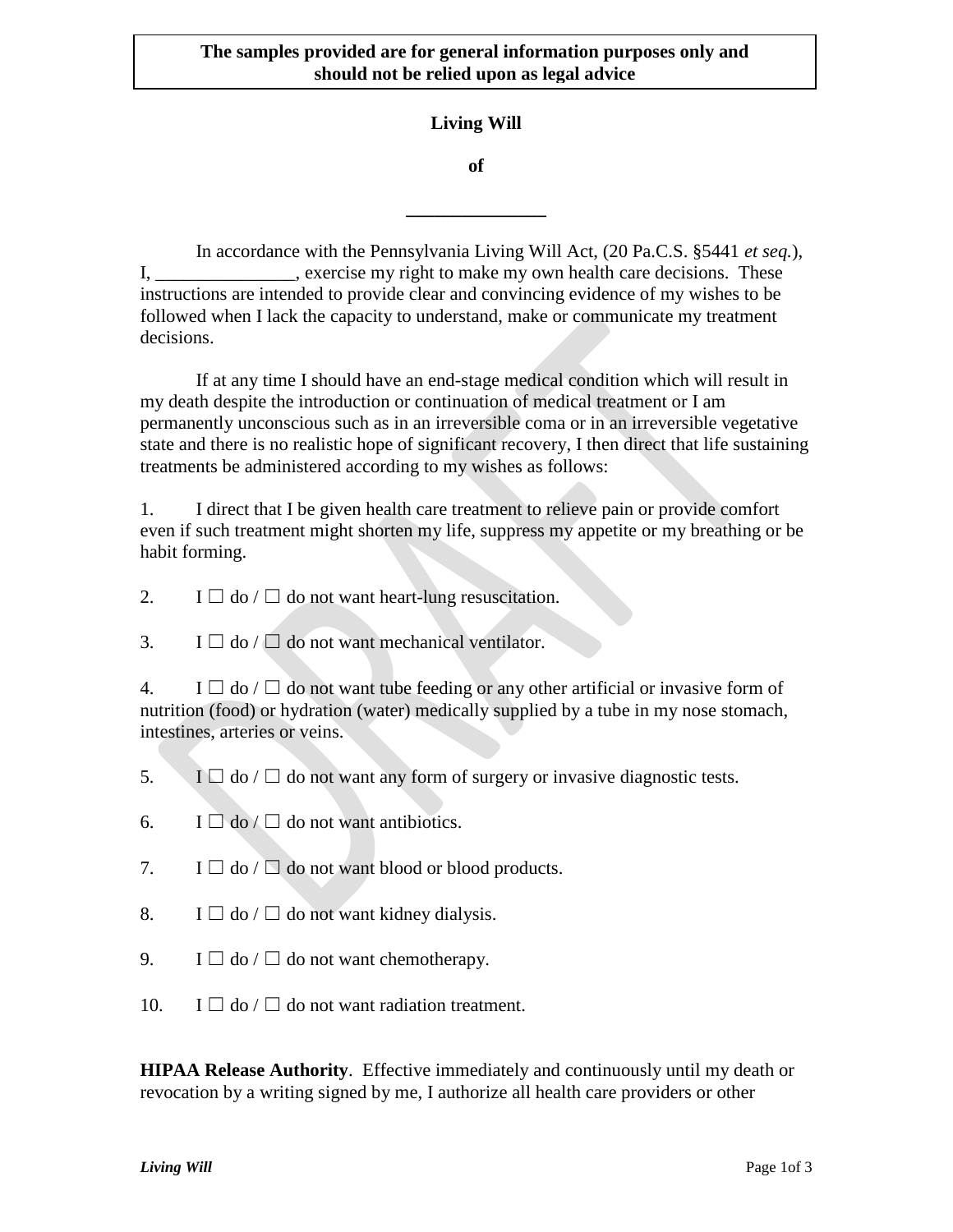covered entities to disclose to my Health Care Agent, upon my Agent's request, any information, oral or written, regarding my physical or mental health, including, but not limited to, medical and hospital records and what is otherwise private, privileged, protected or personal health information, such as health information as defined and described in the Health Insurance Portability and Accountability Act of 1996 (Public Law 104-191, 110 Stat. 1936), the regulations promulgated thereunder and any other State or local laws and rules, including confidential information concerning: Chemical Dependency Diagnosis/Treatment, Mental Health Diagnosis/Treatment including Psychiatric and Psychological Evaluation and HIV/AIDS Diagnosis/Treatment. HIV is the virus that causes or indicates AIDS or HIV infection. HIV-related information is information which concerns whether a person has been tested for HIV or has AIDS or an HIV-related illness, or could reasonably identify the person as having one or more of these conditions. Information disclosed by a health care provider or other covered entity may be redisclosed and may no longer be subject to the privacy rules provided by 45 C.F.R. Pt. 164.

I appoint the following Health Care Agent to make treatment decisions on my behalf including decisions to initiate, continue or withdraw life-sustaining treatment and fluids and nutrition. My Health Care Agent shall give priority to my treatment instructions set forth above and may also consider as necessary and appropriate evidence of my values, preferences and goals. If this Living Will in conjunction with other evidence of my wishes is not specific to my medical condition and treatment alternatives, then my Health Care Agent shall exercise reasonable judgment to affect my wishes, giving full weight to the terms and spirit of this Living Will and other evidence of my wishes.

#### **Name, address and phone number(s) for Health Care Agent:**

 $\qquad \qquad$ 

\_\_\_\_\_\_\_\_\_\_\_\_\_\_\_\_\_\_\_\_\_\_\_\_\_\_\_\_\_\_\_\_\_\_\_\_\_\_\_\_\_\_\_\_\_\_\_\_\_

 $\mathcal{L}=\mathcal{L}$  , where  $\mathcal{L}=\mathcal{L}$  , we have the set of the set of the set of the set of the set of the set of the set of the set of the set of the set of the set of the set of the set of the set of the set of the set

\_\_\_\_\_\_\_\_\_\_\_\_\_\_\_\_\_\_\_\_\_\_\_\_\_\_\_\_\_\_\_\_\_\_\_\_\_\_\_\_\_\_\_\_\_\_\_\_\_

\_\_\_\_\_\_\_\_\_\_\_\_\_\_\_\_\_\_\_\_\_\_\_\_\_\_\_\_\_\_\_\_\_\_\_\_\_\_\_\_\_\_\_\_\_\_\_\_\_

\_\_\_\_\_\_\_\_\_\_\_\_\_\_\_\_\_\_\_\_\_\_\_\_\_\_\_\_\_\_\_\_\_\_\_\_\_\_\_\_\_\_\_\_\_\_\_\_\_

If my Health Care Agent is not readily available or if my Health Care Agent is my spouse and an action for divorce is filed by either of us after the date of this document, I appoint the person named below:

#### **Name, address and phone number(s) of Alternative Health Care Agent:**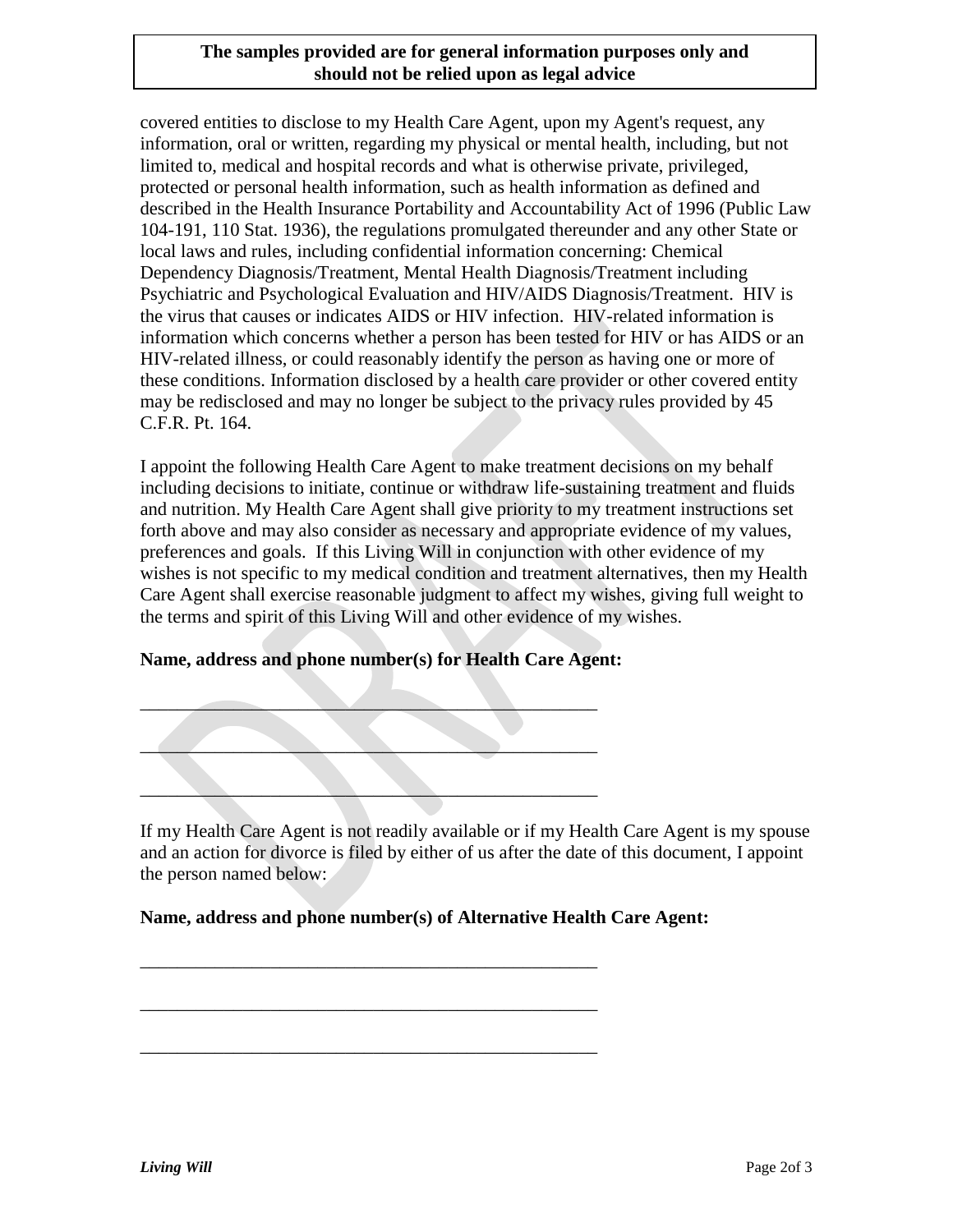I understand that I may revoke this Living Will at any time and in any manner without regard to my mental or physical condition. This revocation shall be effective when I communicate it to my attending physician, other health care provider, or a witness to the revocation.

Pennsylvania law protects my Health Care Agent and health care providers from any legal liability for their good faith actions in following my wishes as expressed in this form or in complying with my Health Care Agent's direction.

Having carefully read this Living Will, consisting of three (3) pages, I have signed it, in the presence of the witnesses whose names appear below, on this **\_\_\_\_\_ day of \_\_\_\_\_\_\_\_\_\_\_\_\_\_\_, 20\_\_** in \_\_\_\_\_\_\_\_\_\_\_\_\_\_\_**, Pennsylvania**.

 $\overline{\phantom{a}}$  , we can assume that the contract of  $\overline{\phantom{a}}$ 

**Signature**

\_\_\_\_\_\_\_\_\_\_\_\_\_\_\_\_\_\_\_\_\_\_\_\_\_\_\_\_\_\_\_\_\_, in my presence, signed this declaration. I believe the declarant to be of sound mind. I am at least 18 years of age and am not related to the declarant by blood or marriage, have no claim against any portion of the estate of the declarant according to the laws of intestate, nor am I directly financially responsible for the declarant's medical care. I am not the declarant's attending physician, an employee of the attending physician, or an employee of the health care facility in which the declarant is or may be a patient.

 $\mathcal{L}=\mathcal{L}=\mathcal{L}=\mathcal{L}=\mathcal{L}=\mathcal{L}=\mathcal{L}=\mathcal{L}=\mathcal{L}=\mathcal{L}=\mathcal{L}=\mathcal{L}=\mathcal{L}=\mathcal{L}=\mathcal{L}=\mathcal{L}=\mathcal{L}=\mathcal{L}=\mathcal{L}=\mathcal{L}=\mathcal{L}=\mathcal{L}=\mathcal{L}=\mathcal{L}=\mathcal{L}=\mathcal{L}=\mathcal{L}=\mathcal{L}=\mathcal{L}=\mathcal{L}=\mathcal{L}=\mathcal{L}=\mathcal{L}=\mathcal{L}=\mathcal{L}=\mathcal{L}=\mathcal{$ **Witness Signature Address**

**Witness Signature Address**

 $\frac{1}{2}$  ,  $\frac{1}{2}$  ,  $\frac{1}{2}$  ,  $\frac{1}{2}$  ,  $\frac{1}{2}$  ,  $\frac{1}{2}$  ,  $\frac{1}{2}$  ,  $\frac{1}{2}$  ,  $\frac{1}{2}$  ,  $\frac{1}{2}$  ,  $\frac{1}{2}$  ,  $\frac{1}{2}$  ,  $\frac{1}{2}$  ,  $\frac{1}{2}$  ,  $\frac{1}{2}$  ,  $\frac{1}{2}$  ,  $\frac{1}{2}$  ,  $\frac{1}{2}$  ,  $\frac{1$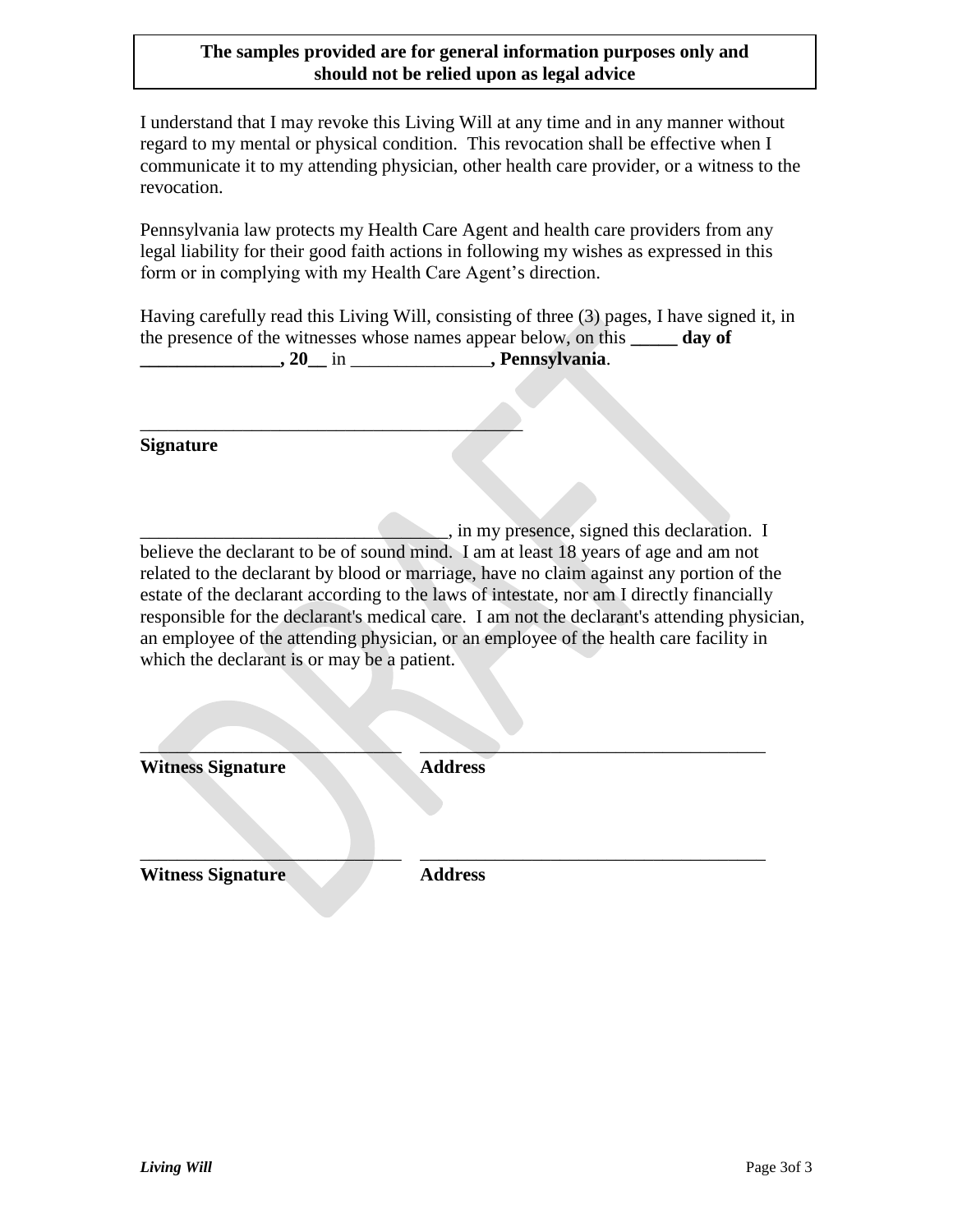# **DURABLE HEALTH CARE POWER OF ATTORNEY**

1. In accordance with the Pennsylvania Health Care Agents and Representatives Act, I,  $\qquad \qquad \text{of}$ \_\_\_\_\_\_\_\_\_\_\_\_\_\_\_\_\_\_\_\_\_\_\_\_\_\_, Pennsylvania, appoint the person named below to be my Health Care Agent to make health and personal care decisions for me.

#### **Name, Address and Telephone Number(s) of Health Care Agent:**

2. **HIPAA Release Authority.** Effective immediately and continuously until my death or revocation by a writing signed by me, I authorize all health care providers or other covered entities to disclose to my Health Care Agent, upon my Agent's request, any information, oral or written, regarding my physical or mental health, including, but not limited to, medical and hospital records and what is otherwise private, privileged, protected or personal health information, such as health information as defined and described in the Health Insurance Portability and Accountability Act of 1996 (Public Law 104-191, 110 Stat. 1936), the regulations promulgated thereunder and any other State or local laws and rules, including information concerning: Chemical Dependency Diagnosis/Treatment, Mental Health Diagnosis/Treatment including Psychiatric and Psychological Evaluation and HIV/AIDS Diagnosis/Treatment. HIV is the virus that causes or indicates AIDS or HIV infection. HIV-related information is information which concerns whether a person has been tested for HIV or has AIDS or an HIV-related illness, or could reasonably identify the person as having one or more of these conditions. Information disclosed by a health care provider or other covered entity may be redisclosed and may no longer be subject to the privacy rules provided by 45 C.F.R. Pt. 164.

3. This power of attorney is specifically limited to health care decisions. My Health Care Agent is appointed to exercise any health care power or take any action in regard to the care of my health as I could do myself, which my agent, in my agent's sole discretion believes to be in my best interest, including but not limited to the following powers and actions:

(a) to take charge of my person in case of illness or disability of any kind;

(b) to authorize my admission to or discharge from a medical, nursing, residential or similar facility and to make agreements for my care, including hospice and/or palliative care;

(c) to consent to surgical or other medical procedures;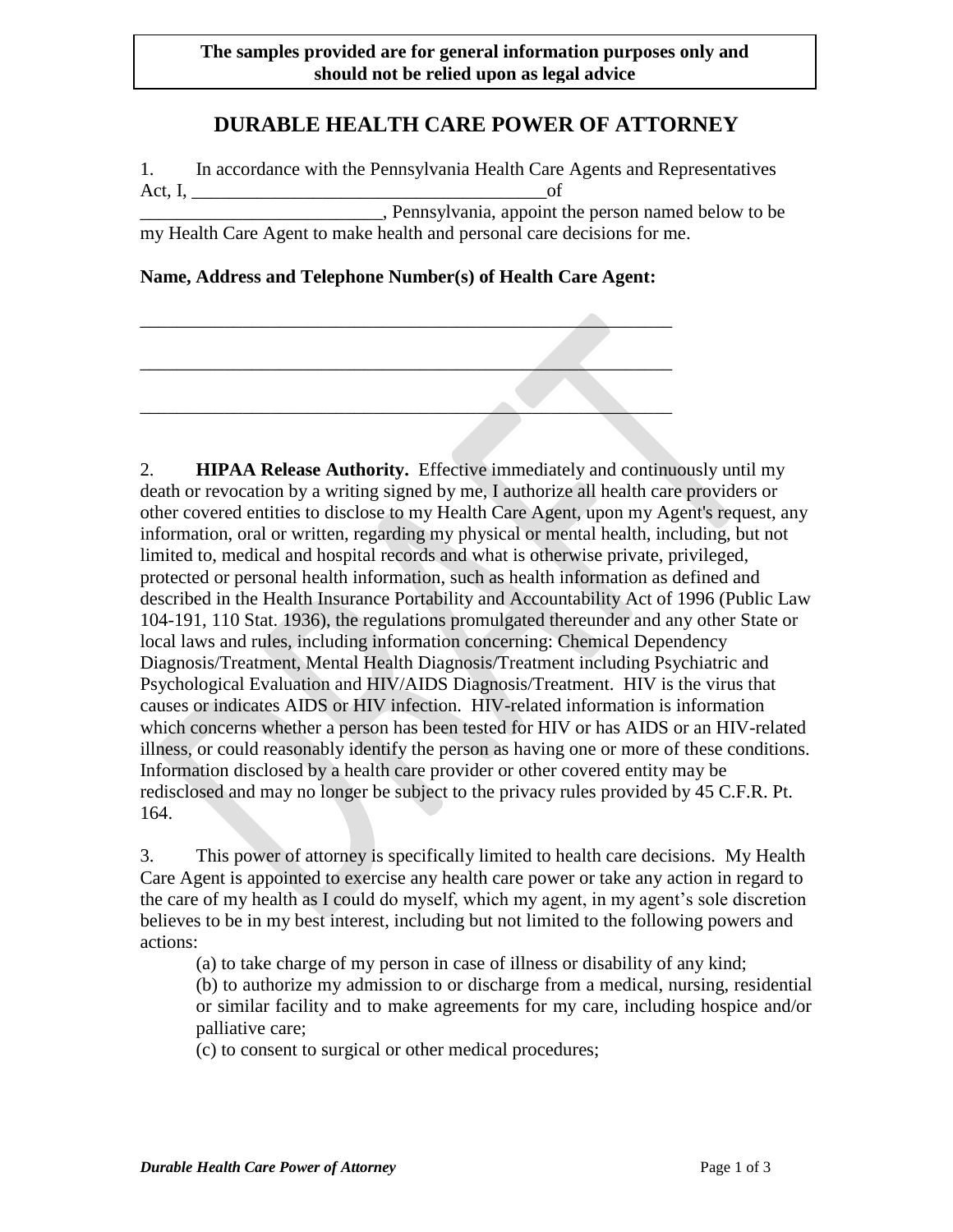(d) to remove and place me in such institutions or places as my agent may deem best for my personal care, comfort, benefit and safety after giving consideration to any wishes I have previously expressed on this subject;

(e) to be given full rights to visit me during my period of in-patient care as though my agent were a member of my immediate family, and to be given the full right to receive me into my agent's care and custody upon discharge;

(f) to be provided access to my confidential medical records and information pertaining to my medical condition;

(g) to be given full right to consult with my attending physician or other health care providers;

(h) to execute on my behalf any waiver or release from liability required by a hospital or physician where necessary to implement the health care decisions that my agent is authorized by this power of attorney to make;

(i) to receive into my agent's possession property and effects which may be recovered from my person by any hospital, police agency, or any other person at the time of my illness, disability, or death.

(j) to authorize, withhold or withdraw medical care and surgical procedures.

(k) to hire and fire medical, social service and other support personnel

responsible for my care.

(l) to take any legal action necessary to do what I have directed.

4. If, after execution of this power of attorney, should any incompetency proceedings be commenced regarding my person, I hereby nominate my Health Care Agent as the guardian of my person, and I direct that the appointment by any court of any guardian shall be in accordance with this nomination.

5. If my Health Care Agent is not readily available or if my Health Care Agent is my spouse and an action for divorce is filed by either of us after the date of this document, I appoint the person or persons named below:

# **Name, address and phone number(s) of Alternative Health Care Agent**

 $\blacksquare$  $\mathcal{L}=\{1,2,3,4,5\}$  $\mathcal{L}=\mathcal{L}=\mathcal{L}=\mathcal{L}=\mathcal{L}=\mathcal{L}=\mathcal{L}=\mathcal{L}=\mathcal{L}=\mathcal{L}=\mathcal{L}=\mathcal{L}=\mathcal{L}=\mathcal{L}=\mathcal{L}=\mathcal{L}=\mathcal{L}=\mathcal{L}=\mathcal{L}=\mathcal{L}=\mathcal{L}=\mathcal{L}=\mathcal{L}=\mathcal{L}=\mathcal{L}=\mathcal{L}=\mathcal{L}=\mathcal{L}=\mathcal{L}=\mathcal{L}=\mathcal{L}=\mathcal{L}=\mathcal{L}=\mathcal{L}=\mathcal{L}=\mathcal{L}=\mathcal{$ \_\_\_\_\_\_\_\_\_\_\_\_\_\_\_\_\_\_\_\_\_\_\_\_\_\_\_\_\_\_\_\_\_\_\_\_\_\_\_\_\_\_\_\_

6. I understand that I may revoke this health care power of attorney in a writing signed by me and two witnesses or by personally communicating the revocation to my attending physician, health care provider or health care agent.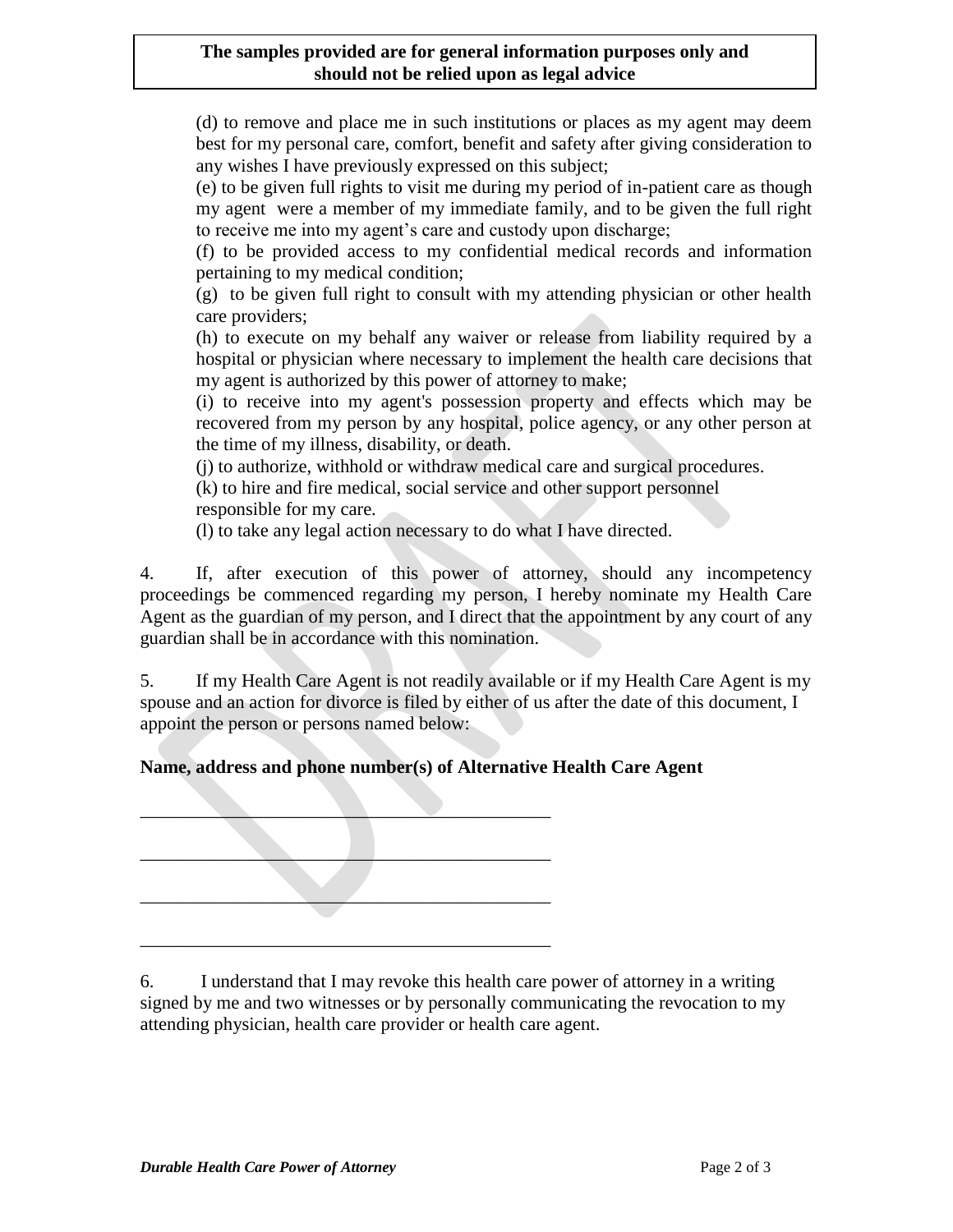| IN WITNESS WHEREOF, I______________<br>signed my name to this Health Care Power of Attorney, consisting of three |                | $\qquad \qquad$ , have |
|------------------------------------------------------------------------------------------------------------------|----------------|------------------------|
| $(3)$ pages on this $\_\_\_$ day of $\_\_\_\_$ , 20 $\_\_\_\_\$ in $\_\_\_\_\_\_\_\_\_$ . Pennsylvania.          |                |                        |
| <b>Printed Name</b>                                                                                              |                |                        |
| <b>Signature</b>                                                                                                 |                |                        |
| <b>Witness Signature</b>                                                                                         | <b>Address</b> |                        |
| <b>Witness Signature</b>                                                                                         | <b>Address</b> |                        |
|                                                                                                                  |                |                        |
|                                                                                                                  |                |                        |
|                                                                                                                  |                |                        |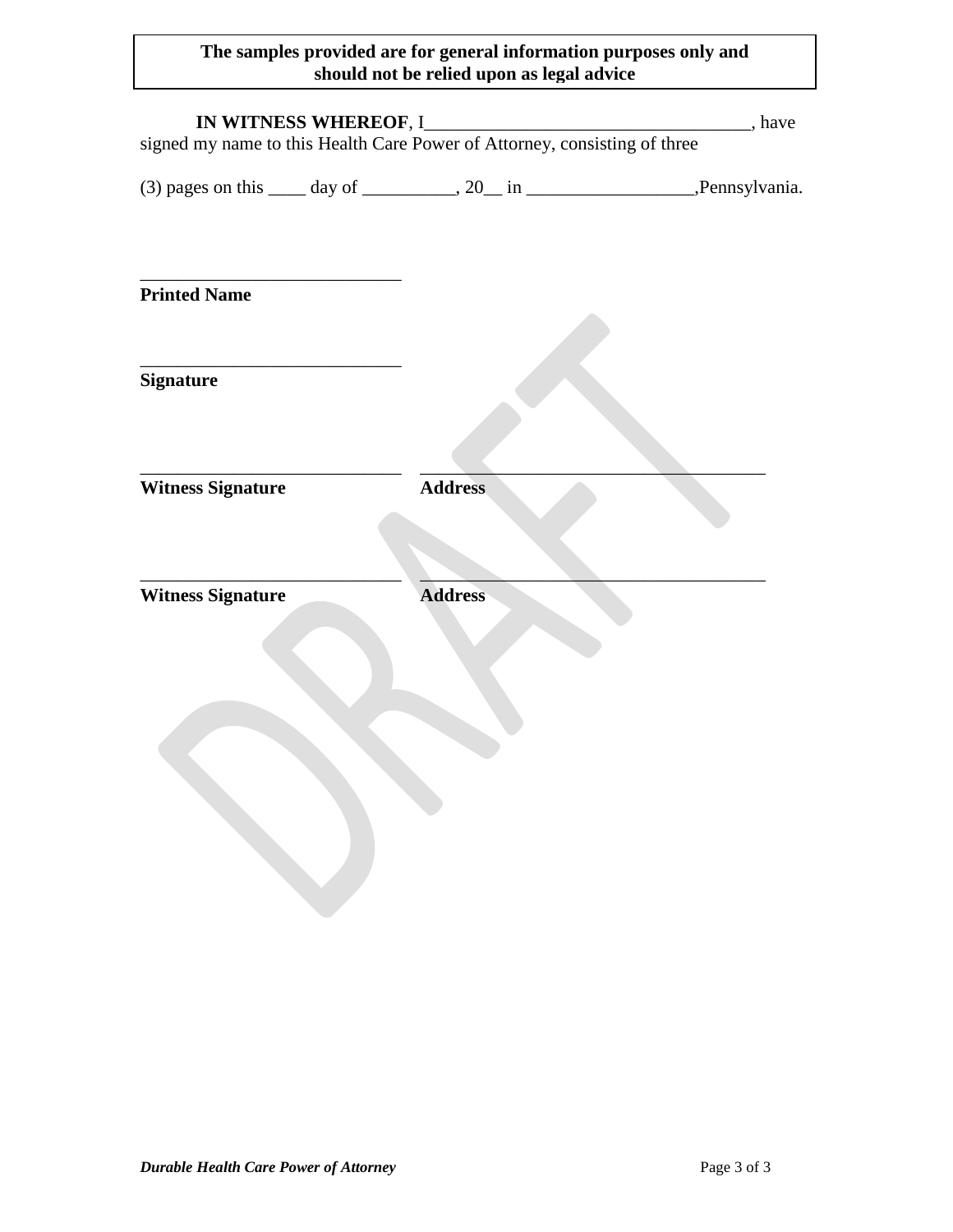# **Pennsylvania Durable Financial Power of Attorney**

#### **NOTICE IN ACCORDANCE WITH 20 PA C.S. 5601**

THE PURPOSE OF THIS POWER OF ATTORNEY IS TO GIVE THE PERSON YOU DESIGNATE (YOUR "AGENT") BROAD POWERS TO HANDLE YOUR PROPERTY, WHICH MAY INCLUDE POWERS TO SELL OR OTHERWISE DISPOSE OF ANY REAL OR PERSONAL PROPERTY WITHOUT ADVANCE NOTICE TO YOU OR APPROVAL BY YOU.

THIS POWER OF ATTORNEY DOES NOT IMPOSE A DUTY ON YOUR AGENT TO EXERCISE GRANTED POWER, BUT WHEN POWERS ARE EXERCISED, YOUR AGENT MUST USE DUE CARE TO ACT FOR YOUR BENEFIT AND IN ACCORDANCE WITH THIS POWER OF ATTORNEY.

YOUR AGENT MAY EXERCISE POWERS GIVEN HERE THROUGHOUT YOUR LIFETIME, EVEN AFTER YOU BECOME INCAPACITATED, UNLESS YOU EXPRESSLY LIMIT THE DURATION OF THESE POWERS OR YOU REVOKE THESE POWERS OR A COURT ACTING ON YOUR BEHALF TERMINATES YOUR AGENT'S AUTHORITY.

YOUR AGENT MUST ACT IN ACCORDANCE WITH YOUR REASONABLE EXPECTATIONS TO THE EXTENT ACTUALLY KNOWN BY YOUR AGENT AND, OTHERWISE, IN YOUR BEST INTEREST, ACT IN GOOD FAITH AND ACT ONLY WITHIN THE SCOPE OF AUTHORITY GRANTED BY YOU IN THE POWER OF ATTORNEY.

THE LAW PERMITS YOU, IF YOU CHOOSE, TO GRANT BROAD AUTHORITY TO AN AGENT UNDER THE POWER OF ATTORNEY, INCLUDING THE ABILITY TO GIVE AWAY ALL YOUR PROPERTY WHILE YOU ARE ALIVE OR TO SUBSTANTIALLY CHANGE HOW YOUR PROPERTY IS DISTRIBUTED AT YOUR DEATH. BEFORE SIGNING THIS DOCUMENT, YOU SHOULD SEEK THE ADVICE OF AN ATTORNEY AT LAW TO MAKE SURE YOU UNDERSTAND IT.

A COURT CAN TAKE AWAY THE POWERS OF YOUR AGENT IF IT FINDS YOUR AGENT IS NOT ACTING PROPERLY.

THE POWERS AND DUTIES OF AN AGENT UNDER A POWER OF ATTORNEY ARE EXPLAINED MORE FULLY IN 20 PA.CS. CHAPTER 56.

IF THERE IS ANYTHING ABOUT THIS FORM THAT YOU DO NOT UNDERSTAND, YOU SHOULD ASK A LAWYER OF YOUR OWN CHOOSING TO EXPLAIN IT TO YOU.

I HAVE READ OR HAD EXPLAINED TO ME THIS NOTICE AND I UNDERSTAND ITS CONTENTS.

\_\_\_\_\_\_\_\_\_\_\_\_\_\_\_\_\_\_\_\_\_\_\_\_\_\_\_\_\_\_\_\_\_\_\_ Principal

\_\_\_\_\_\_\_\_\_\_\_\_\_\_\_\_\_\_\_\_\_\_\_\_\_\_\_\_\_\_\_\_ Date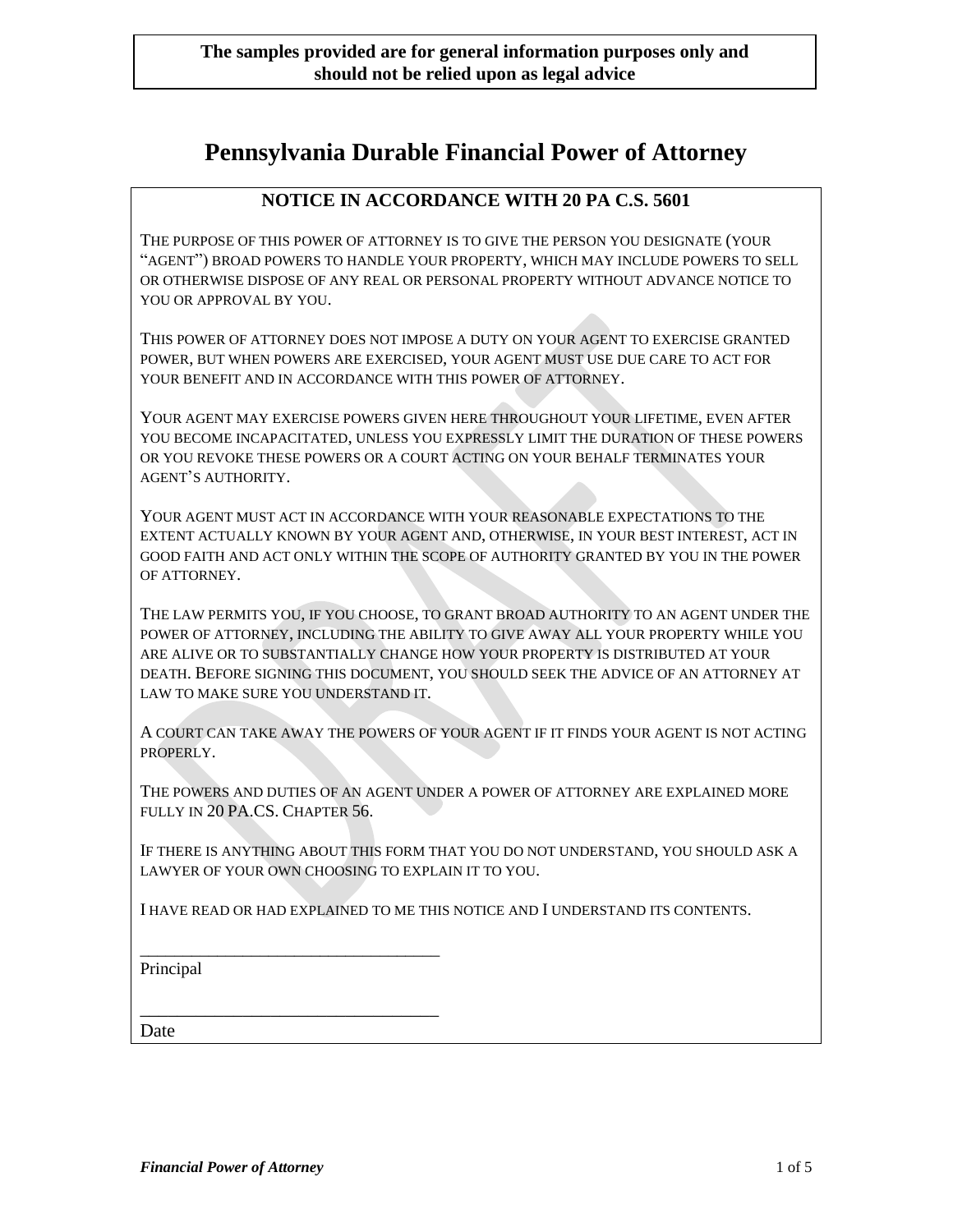I, \_\_\_\_\_\_\_\_\_\_\_\_\_\_\_\_\_\_\_\_ of \_\_\_\_\_\_\_\_\_\_\_\_\_\_\_\_\_\_\_\_Pennsylvania, appoint  $\sigma$  of  $\sigma$  as my

agent to exercise any power or take any action as fully and as completely as I could do myself, which my agent in my agent's sole discretion believes to be in my best interest, with respect to the following initialed powers and actions:

**If I have granted a power, my initials are on the line in front of it. If I have withheld a power, an X is on the line in front of it.** 

| Make limited gifts                                          |
|-------------------------------------------------------------|
| Create a trust for my benefit                               |
| Make additions to an existing trust for my benefit          |
| Claim an elective share of the estate of my deceased spouse |
| Renounce fiduciary positions                                |
| Withdraw and receive the income or corpus of a trust        |
| Engage in real property transactions                        |
| Engage in tangible personal property transactions           |
| Engage in stock, bond, and other securities transactions    |
| Engage in commodity and option transactions                 |
| Engage in banking and financial institutions transactions   |
| <b>Borrow Money</b>                                         |
| Enter safe deposit boxes.                                   |
| Engage in insurance and annuity transactions                |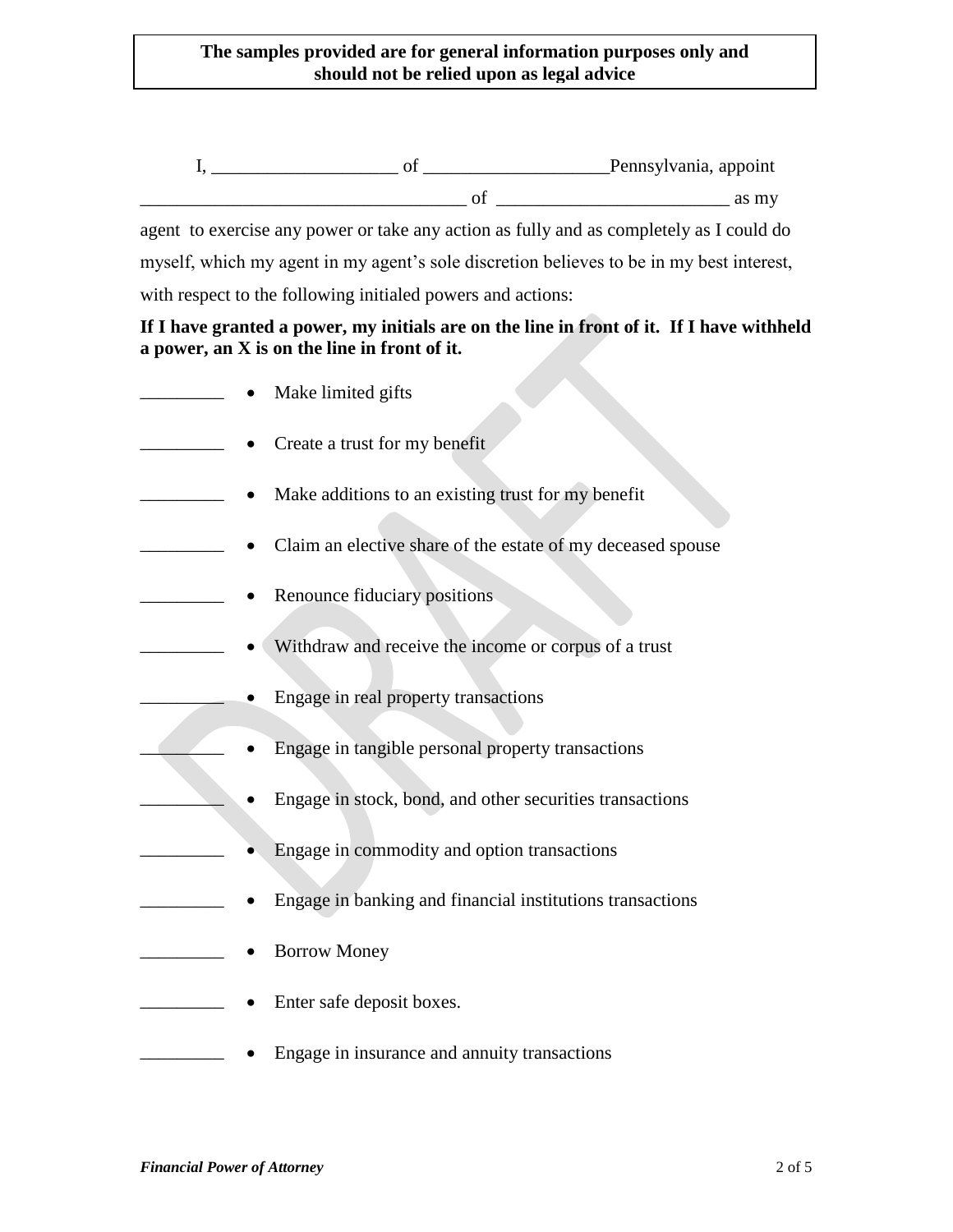- Engage in retirement plan transactions
- Handle interests in estate, trust and other beneficiary transactions
- Engage in business operating transactions
	- Pursue claims and litigation
		- \_\_\_\_\_\_\_\_\_ Receive Benefits from Social Security, Medicare, Medicaid, or other government programs, or civil or military service.
- Pursue tax matters
- Make an anatomical gift of all or part of my body

#### **Note: The powers below allow your Agent to make significant alterations to your estate plan.**

- \_\_\_\_\_\_\_\_\_ Create, amend, revoke or terminate an *inter vivos* trust
- Make a Gift
	- Create or change rights of survivorship
	- Create or change a beneficiary designation
		- Delegate authority granted under the Power of Attorney
		- Waive the principal's right to be a beneficiary of a joint and survivor benefit under a retirement plan
- Exercise fiduciary powers that the principal has authority to delegate
	- Disclaim property, including a power of appointment

Should I ever be adjudicated incapacitated by a court, I nominate my Agent to be Guardian of my estate.

I hereby ratify and confirm all that my agent shall do by virtue of this power of attorney.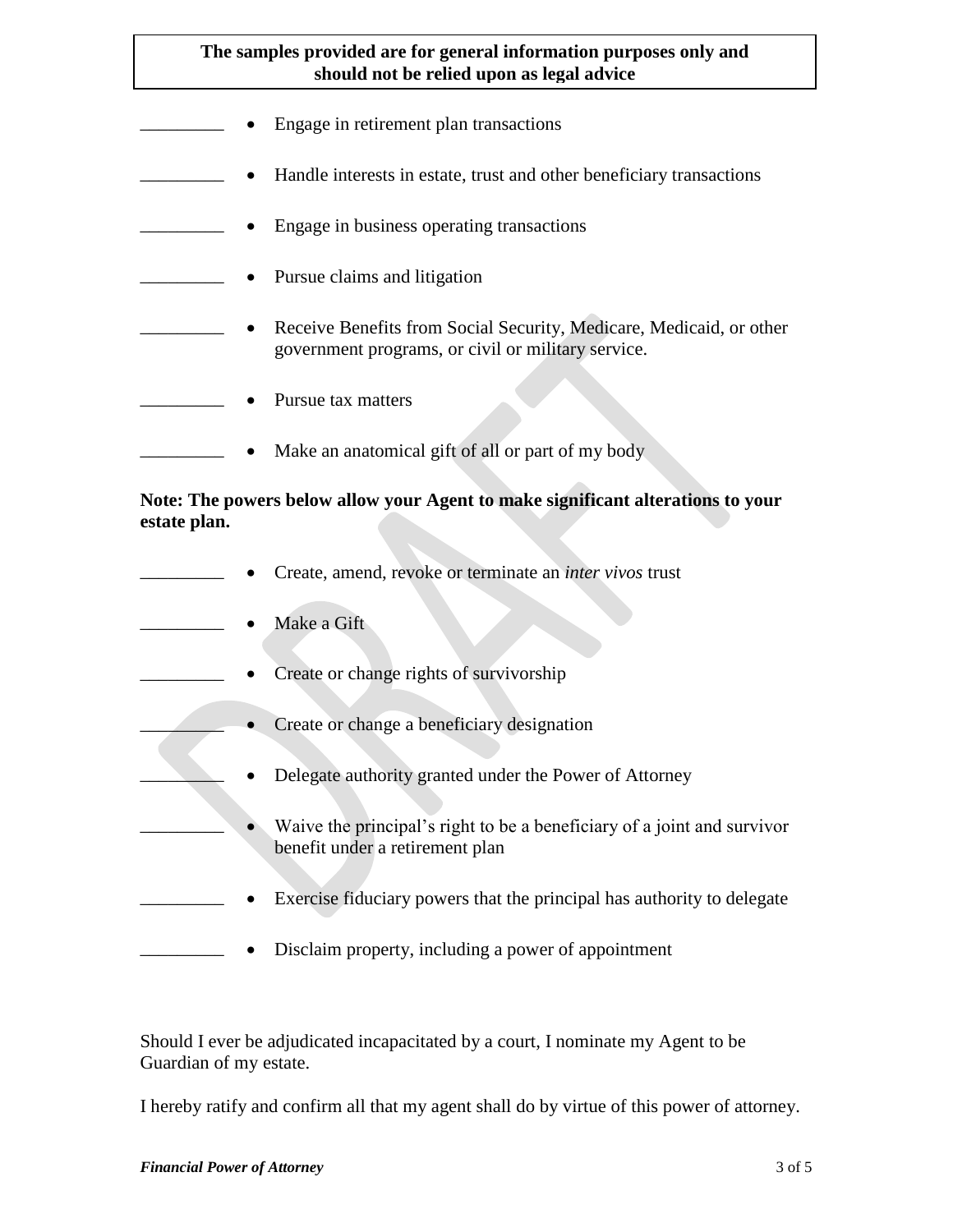| this $\_\_\_$ day of $\_\_\_\_\_\_$ , 20 $\_\_\_\_\$ . |                                                                                         |
|--------------------------------------------------------|-----------------------------------------------------------------------------------------|
| <b>Principal Signature</b>                             |                                                                                         |
|                                                        |                                                                                         |
| <b>Witness Signature</b>                               | <b>Witness Signature</b>                                                                |
| <b>Number and Street</b>                               | <b>Number and Street</b>                                                                |
| City, State and Zip Code                               | <b>City, State and Zip Code</b>                                                         |
|                                                        | Sworn or affirmed to and subscribed to before me by ____________________________<br>and |
|                                                        |                                                                                         |
| this $\_\_\_$ day of $\_\_\_\_$                        | $\overline{\phantom{a}}$ , 20                                                           |
|                                                        |                                                                                         |
|                                                        | <b>Notary Public</b>                                                                    |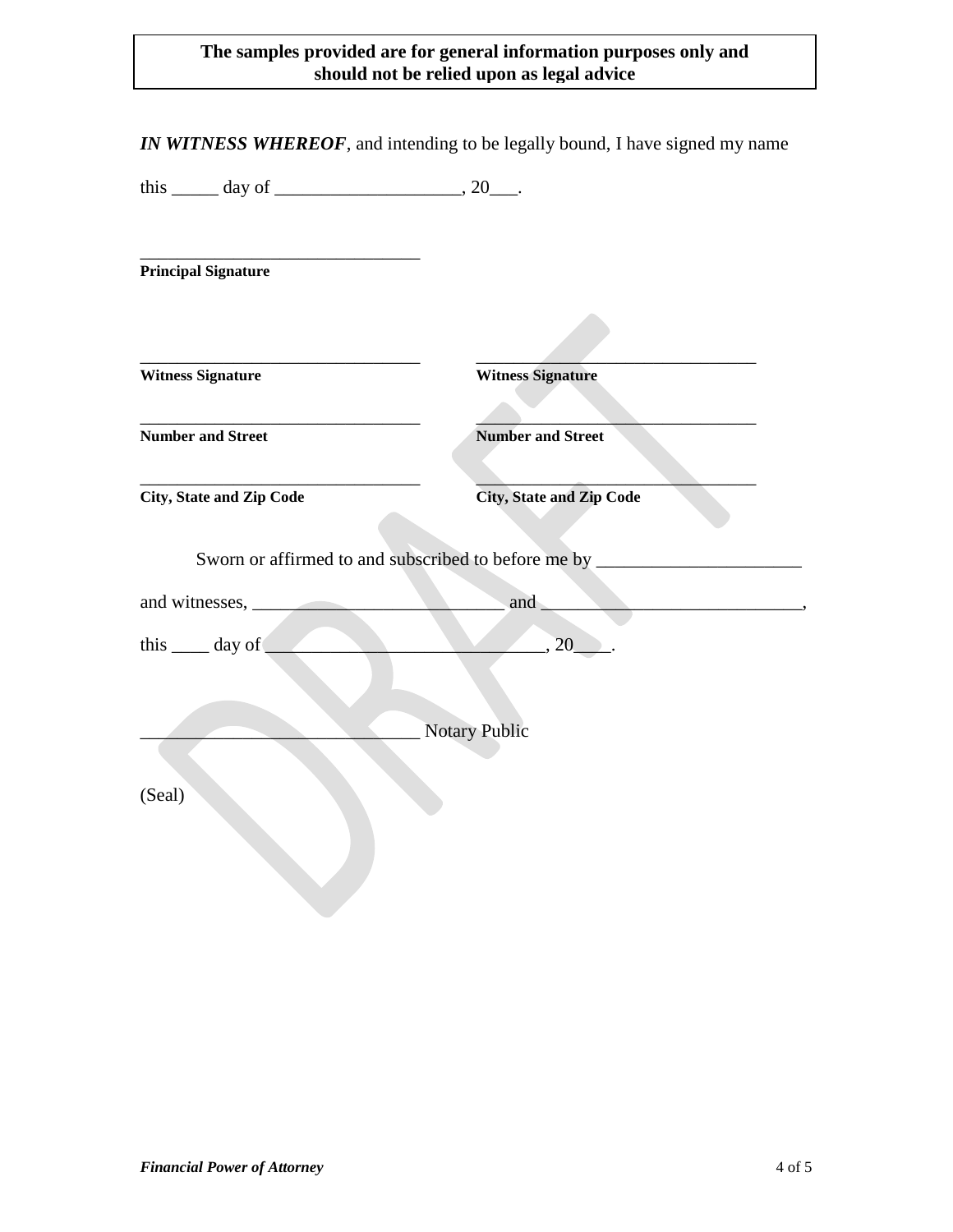# *AGENT'S ACKNOWLEDGMENT*

I, \_\_\_\_\_\_\_\_\_\_\_\_\_\_\_\_\_\_\_\_\_\_\_\_\_\_\_\_\_\_\_\_\_, have read the attached Power of Attorney and am the person identified as the agent for the principal. I hereby acknowledge that when I act as agent:

**I shall act in accordance with the principal's reasonable expectations to the extent actually known by me and, otherwise, in the principal's best interest, act in good faith and act only within the scope of authority granted to me by the principal in the power of attorney.**

| Agent Signature |  |
|-----------------|--|
|                 |  |
| Date            |  |
|                 |  |
|                 |  |
|                 |  |
|                 |  |
|                 |  |
|                 |  |
|                 |  |
|                 |  |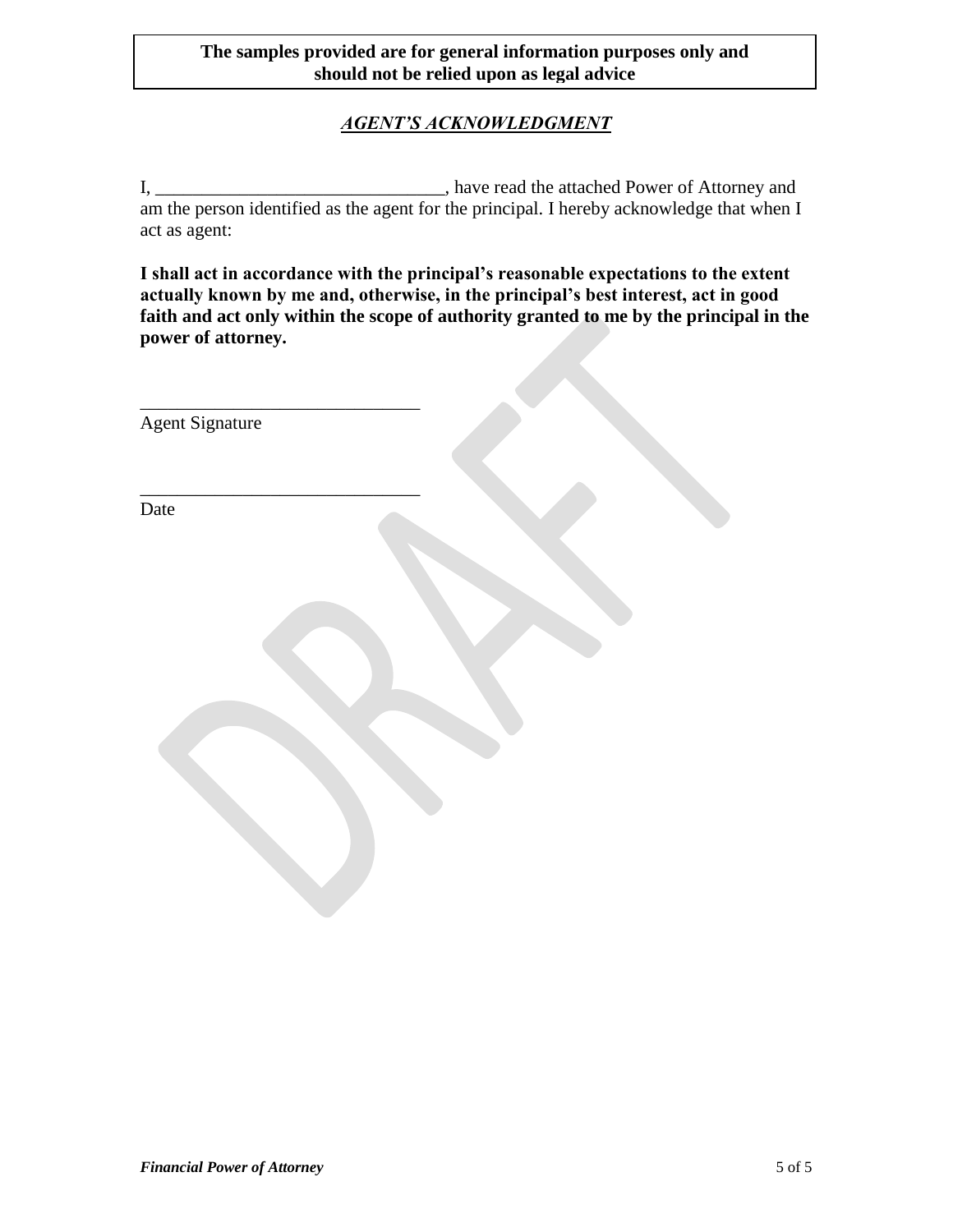# **STANDBY GUARDIANSHIP DESIGNATION**

| guardians of my minor children: |                                                                                       |  |
|---------------------------------|---------------------------------------------------------------------------------------|--|
| <b>NAME</b>                     | D.O.B.                                                                                |  |
|                                 |                                                                                       |  |
|                                 |                                                                                       |  |
|                                 |                                                                                       |  |
|                                 | <b>TRIGGERING EVENTS</b>                                                              |  |
|                                 | The designation shall take effect upon the occurrence of the following triggering     |  |
| event or events:                |                                                                                       |  |
|                                 | My doctor determines that I am mentally incapacitated                                 |  |
|                                 | My doctor determines that I am physically disabled and I give                         |  |
| my written consent              |                                                                                       |  |
| My death                        |                                                                                       |  |
|                                 | I hereby revoke all former wills and codicils to the extent that there is a conflict  |  |
|                                 | between those formerly executed documents and this, my duly executed standby guardian |  |
| designation.                    |                                                                                       |  |
|                                 | <b>INFORMATION ON PARENTS</b>                                                         |  |
|                                 |                                                                                       |  |
|                                 |                                                                                       |  |
|                                 | is the other parent of the child(ren). The other parent's                             |  |
|                                 |                                                                                       |  |

(Check all that apply):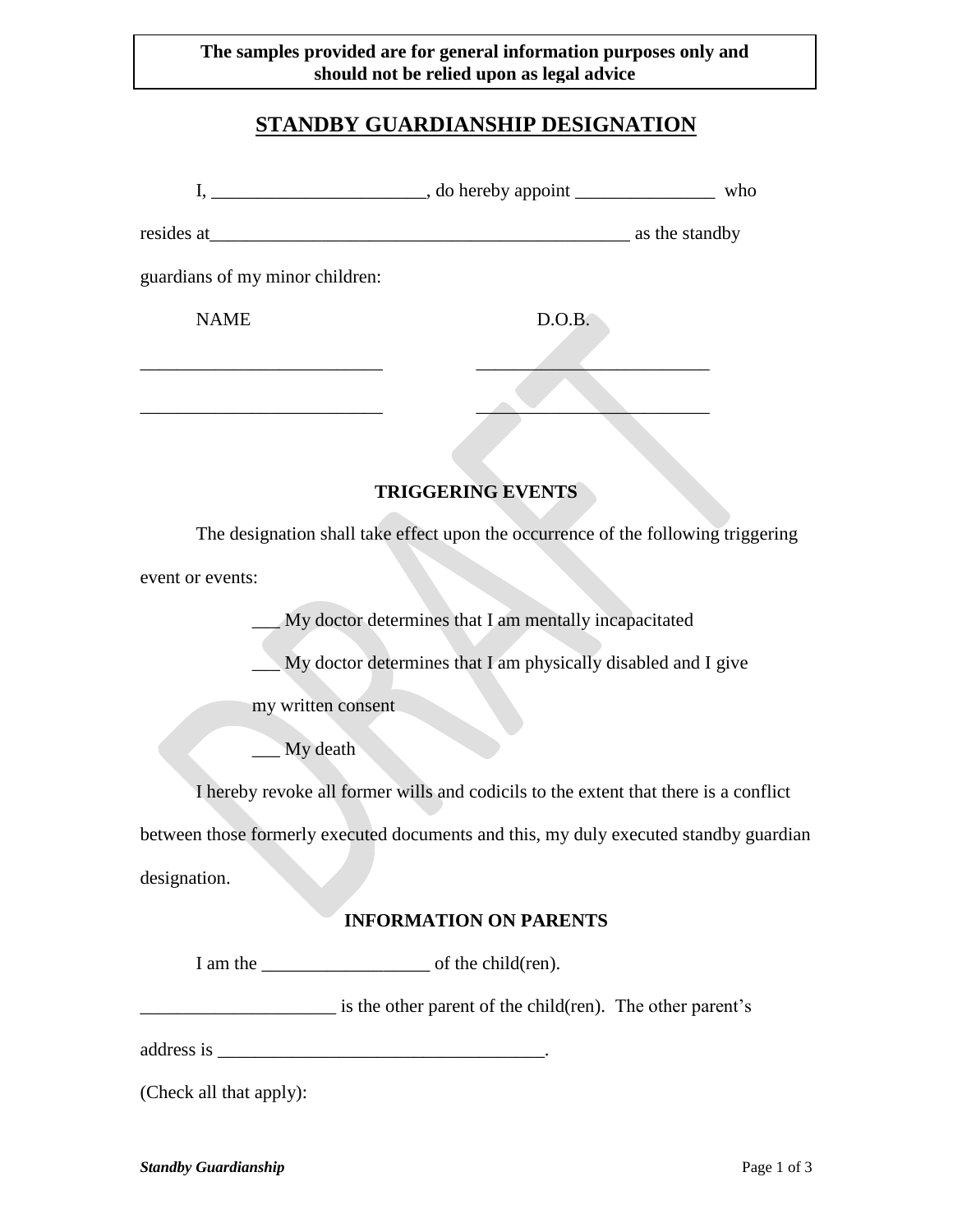He/She died on  $\qquad \qquad$ 

\_\_\_ His/Her parental rights were terminated or relinquished on \_\_\_\_\_\_\_\_.

His/Her whereabouts are unknown. I understand that all living parents whose

rights have not been terminated must be given notice of the Petition for Approval

of Standby Guardianship Designation pursuant to the Pennsylvania Rules of Civil

Procedure or the Petition for Approval may not be granted by the court.

\_\_\_ He/She is unwilling and unable to make and carry out day-to-day child-care

decisions concerning the minor for the following

\_\_\_\_\_\_\_\_\_\_\_\_\_\_\_\_\_\_\_\_\_\_\_\_\_\_\_\_\_\_\_\_.

reasons:

\_\_\_ He/She consents to this designation and has provided written consent.

# **AUTHORITY OF STANDBY GUARDIAN**

By executing this designation I am granting \_\_\_\_\_\_\_\_\_\_\_\_\_\_ the authority to act for 60 days following the occurrence of the triggering event which would allow either to act as a co-guardian with me, or in the event of my death, as guardian of my minor child(ren).

# **ALTERNATE STANDBY GUARDIAN**

Optional: I hereby appoint \_\_\_\_\_\_\_\_\_\_\_\_\_\_\_\_\_\_\_\_\_\_, who resides at

 $\Box$ , as the alternate standby guardian to assume the duties of the standby guardian named above in the event the standby guardian is unable or refuses to

act as a standby guardian.